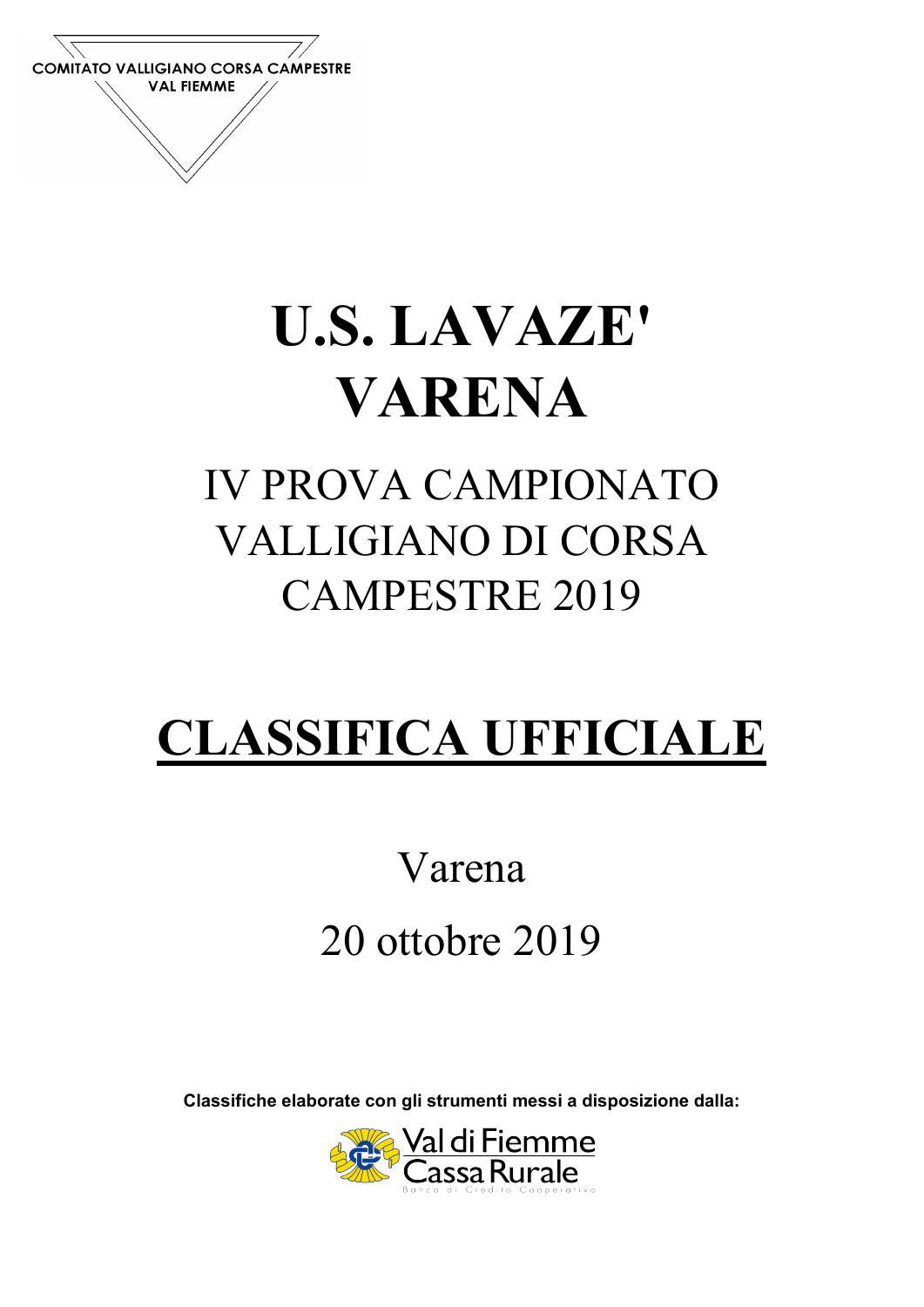| Cognome e nome<br>Gruppo<br>Pett.<br>Tempo<br>Anno<br><b>Distacco</b><br>U.S. DOLOMITICA/AVISIO<br>0h 02' 22",45 2010<br>1.<br><b>GUADAGNINI ANJA</b><br>$\overline{2}$<br>0h 02' 23",22 2010 00:00:00,77<br><b>U.S. STELLA ALPINA</b><br>3<br>2.<br>DELVAI MADDALENA<br>4<br>3.<br>VANZO NICOLE<br><b>U.S. MONTI PALLIDI</b><br>0h 02' 27",03 2011 00:00:04,58<br>0h 02' 29",17 2010 00:00:06,72<br><b>GORI MARTINA</b><br><b>U.S. CERMIS MASI</b><br>9<br>4.<br>0h 02' 33",40 2011 00:00:10,95<br>5.<br><b>VARESCO DESIREE</b><br>A.S. CAURIOL<br>12<br><b>BASILE EMILY</b><br>LA ROCCA DAIANO<br>5<br>0h 02' 35",98 2010 00:00:13,53<br>6.<br>8<br>0h 02' 36",50 2010 00:00:14,05<br><b>VAIA MARTINA</b><br>U.S. LITEGOSA<br>7.<br>6<br>0h 02' 36",95 2010 00:00:14,50<br>8.<br>DALLABONA LUCIA<br>G.S. CASTELLO<br>0h 02' 37",44 2010 00:00:14,98<br>9.<br><b>SORCI CHIARA</b><br>U.S. DOLOMITICA/AVISIO<br>10<br>16<br>0h 02' 38", 33 2010 00:00:15,88<br>10. BARBOLINI ALANIS<br><b>U.S. CORNACCI TESERO</b><br>14<br>0h 02' 39",01 2010 00:00:16,56<br>11. VANZETTA SOFIA<br>A.S. CAURIOL<br>0h 02' 40",65 2010 00:00:18,20<br>12. DELVAI CARLOTTA<br>A.S. CAURIOL<br>11<br>13. TERZER ILARY<br><b>U.S. CERMIS MASI</b><br>20<br>0h 02' 45",17 2011 00:00:22,72<br>24<br>0h 02' 45",89 2011 00:00:23,44<br>14. MORANDINI ANGELICA<br>A.S. CAURIOL<br>15. ROCCA ALICE<br><b>U.S. CERMIS MASI</b><br>13<br>0h 02' 47",40 2010 00:00:24,95<br><b>U.S. STELLA ALPINA</b><br>19<br>0h 02' 48", 67 2011<br>16. VARESCO AURORA<br>00:00:26,22<br>0h 02' 49",58 2010 00:00:27,13<br>17. MORANDINI LAURA<br>U.S. DOLOMITICA/AVISIO<br>$\overline{7}$<br>0h 02' 50",08 2010 00:00:27,62<br>18. SCARIAN ELENA<br>U.S. LAVAZĖ<br>26<br>19. BOVELLINI AURORA<br>A.S. CAURIOL<br>25<br>0h 02' 50",59 2011 00:00:28,14<br>20. LARGER MARTA<br>15<br>0h 02' 51",22 2010 00:00:28,77<br>POL. MOLINA<br>17<br>0h 02' 51",92 2010 00:00:29,47<br>21. VANZETTA VANESSA<br>A.S. CAURIOL<br>23<br>0h 02' 52",84 2011 00:00:30,39<br>22. DAGOSTIN SOFIA<br>POL. MOLINA<br>18<br>23. STRADA ELISA<br><b>U.S. CORNACCI TESERO</b><br>0h 02' 56",81 2010 00:00:34,36<br>24. LUFRANO MIRIAM<br>27<br>0h 02' 58",45 2010 00:00:36,00<br>LA ROCCA DAIANO<br>25. BONELLI MARGHERITA<br><b>U.S. STELLA ALPINA</b><br>21<br>0h 03' 01",30 2010 00:00:38,84<br><b>CATEGORIA: Cuccioli maschile</b><br>Cognome e nome<br>Gruppo<br>Pett.<br>Tempo<br>Anno<br><b>Distacco</b><br><b>COLPI STEFANO</b><br>28<br>0h 02' 07",59 2010<br>U.S. DOLOMITICA/AVISIO<br>1.<br>0h 02' 15",04 2011 00:00:07,45<br>A.S. CAURIOL<br>39<br><b>PIAZZI MARTIN</b><br>2.<br>35<br>0h 02' 17",56 2011 00:00:09,97<br><b>G.S. CASTELLO</b><br>3.<br><b>BALLIANA ENRICO</b><br>34<br>0h 02' 18",62 2010 00:00:11,03<br><b>CORRADINI GABRIELE</b><br>U.S. STELLA ALPINA<br>4.<br>32<br>5.<br>0h 02' 20",56 2010 00:00:12,97<br><b>CEOL NATHAN</b><br>A.S. CAURIOL<br>37<br>0h 02' 21",15 2011 00:00:13,56<br>6.<br>DELLAGIACOMA MARTIN<br>U.S. DOLOMITICA/AVISIO<br>0h 02' 22", 14 2011 00:00:14, 55<br>30<br>7.<br><b>BATTISTI ALESSANDRO</b><br><b>U.S. MONTI PALLIDI</b><br>8.<br><b>DELLAGIACOMA MATTIA</b><br>U.S. DOLOMITICA/AVISIO<br>42<br>0h 02' 22",84 2010 00:00:15,25<br>0h 02' 23",92 2010 00:00:16,33<br><b>CIRESA RICCARDO</b><br><b>U.S. STELLA ALPINA</b><br>41<br>9.<br>0h 02' 24",64 2010 00:00:17,05<br>10. DEFRANCESCO ANDREA<br>U.S. DOLOMITICA/AVISIO<br>33<br>36<br>0h 02' 25", 29 2010 00:00:17, 70<br>11.<br><b>DELLAGIACOMA KLAUS</b><br>U.S. DOLOMITICA/AVISIO<br>0h 02' 27",50 2010 00:00:19,91<br>12. DOLIANA LORENZO<br><b>U.S. CORNACCI TESERO</b><br>29<br>0h 02' 28",43 2010 00:00:20,84<br>13. LOPATRIELLO MANUEL<br>G.S. CASTELLO<br>31<br>0h 02' 29",06 2010 00:00:21,47<br>14. VANZETTA MARTIN<br>38<br><b>U.S. CORNACCI TESERO</b><br>0h 02' 30", 37 2011 00:00:22, 78<br>15. ZORZI FRANCESCO<br>43<br>A.S. CAURIOL<br>0h 02' 31",60 2011 00:00:24,02<br>16. DEVESCOVI LORENZO<br>POL. MOLINA<br>46<br>0h 02' 32", 73 2011 00:00:25, 14<br>17. SELLE CRISTIANO<br><b>U.S. CERMIS MASI</b><br>51<br>58<br>0h 02' 34",01 2011 00:00:26,42<br>18. BUSIN ALESSIO<br>U.S. LAVAZE<br>0h 02' 34", 75 2011 00:00:27, 16<br>19. DELUGAN MATTEO<br>A.S. CAURIOL<br>44<br>0h 02' 36",67 2010 00:00:29,08<br>20. VOLCAN SEBASTIANO<br>LA ROCCA DAIANO<br>50<br>0h 02' 37",14 2011 00:00:29,55<br>21. DELUGAN ALEX<br>45<br>U.S. DOLOMITICA/AVISIO<br>0h 02' 38",50 2010 00:00:30,91<br>22. BELLANTE LORENZO<br>LA ROCCA DAIANO<br>49<br>0h 02' 40",26 2011 00:00:32,67<br>54<br>23. DELLANTONIO NICOLAS<br>A.S. CAURIOL<br>0h 02' 42",45 2011 00:00:34,86<br>24. DEFLORIAN CRISTIAN<br><b>U.S. CORNACCI TESERO</b><br>47<br>25. GOSS GABRIEL<br>53<br>0h 02' 43",57 2011 00:00:35,98<br>U.S. LAVAZE<br>0h 02' 49",00 2010 00:00:41,41<br>26. DEGIAMPIETRO ROBERTO<br><b>U.S. MONTI PALLIDI</b><br>40<br>0h 02' 51",07 2011 00:00:43,48<br>27. LONGO MATTIA<br><b>U.S. CORNACCI TESERO</b><br>48<br>28. PALUSELLI NIKITA<br>52<br>0h 02' 54",12 2010 00:00:46,53<br>A.S. CAURIOL<br>56<br>0h 02' 55", 31 2011 00:00:47, 72<br>29. BAZZANELLA ZENO<br>POL. MOLINA | <b>CATEGORIA: Cuccioli femminile</b> |  |  |  |
|-------------------------------------------------------------------------------------------------------------------------------------------------------------------------------------------------------------------------------------------------------------------------------------------------------------------------------------------------------------------------------------------------------------------------------------------------------------------------------------------------------------------------------------------------------------------------------------------------------------------------------------------------------------------------------------------------------------------------------------------------------------------------------------------------------------------------------------------------------------------------------------------------------------------------------------------------------------------------------------------------------------------------------------------------------------------------------------------------------------------------------------------------------------------------------------------------------------------------------------------------------------------------------------------------------------------------------------------------------------------------------------------------------------------------------------------------------------------------------------------------------------------------------------------------------------------------------------------------------------------------------------------------------------------------------------------------------------------------------------------------------------------------------------------------------------------------------------------------------------------------------------------------------------------------------------------------------------------------------------------------------------------------------------------------------------------------------------------------------------------------------------------------------------------------------------------------------------------------------------------------------------------------------------------------------------------------------------------------------------------------------------------------------------------------------------------------------------------------------------------------------------------------------------------------------------------------------------------------------------------------------------------------------------------------------------------------------------------------------------------------------------------------------------------------------------------------------------------------------------------------------------------------------------------------------------------------------------------------------------------------------------------------------------------------------------------------------------------------------------------------------------------------------------------------------------------------------------------------------------------------------------------------------------------------------------------------------------------------------------------------------------------------------------------------------------------------------------------------------------------------------------------------------------------------------------------------------------------------------------------------------------------------------------------------------------------------------------------------------------------------------------------------------------------------------------------------------------------------------------------------------------------------------------------------------------------------------------------------------------------------------------------------------------------------------------------------------------------------------------------------------------------------------------------------------------------------------------------------------------------------------------------------------------------------------------------------------------------------------------------------------------------------------------------------------------------------------------------------------------------------------------------------------------------------------------------------------------------------------------------------------------------------------------------------------------------------------------------------------------------------------------------------------------------------------------------------------------------------------------------------------------------------------------------------------------------------------------------------------------------------------------------------------------------------------------------------------------------------------------------------------------------|--------------------------------------|--|--|--|
|                                                                                                                                                                                                                                                                                                                                                                                                                                                                                                                                                                                                                                                                                                                                                                                                                                                                                                                                                                                                                                                                                                                                                                                                                                                                                                                                                                                                                                                                                                                                                                                                                                                                                                                                                                                                                                                                                                                                                                                                                                                                                                                                                                                                                                                                                                                                                                                                                                                                                                                                                                                                                                                                                                                                                                                                                                                                                                                                                                                                                                                                                                                                                                                                                                                                                                                                                                                                                                                                                                                                                                                                                                                                                                                                                                                                                                                                                                                                                                                                                                                                                                                                                                                                                                                                                                                                                                                                                                                                                                                                                                                                                                                                                                                                                                                                                                                                                                                                                                                                                                                                                                                                           |                                      |  |  |  |
|                                                                                                                                                                                                                                                                                                                                                                                                                                                                                                                                                                                                                                                                                                                                                                                                                                                                                                                                                                                                                                                                                                                                                                                                                                                                                                                                                                                                                                                                                                                                                                                                                                                                                                                                                                                                                                                                                                                                                                                                                                                                                                                                                                                                                                                                                                                                                                                                                                                                                                                                                                                                                                                                                                                                                                                                                                                                                                                                                                                                                                                                                                                                                                                                                                                                                                                                                                                                                                                                                                                                                                                                                                                                                                                                                                                                                                                                                                                                                                                                                                                                                                                                                                                                                                                                                                                                                                                                                                                                                                                                                                                                                                                                                                                                                                                                                                                                                                                                                                                                                                                                                                                                           |                                      |  |  |  |
|                                                                                                                                                                                                                                                                                                                                                                                                                                                                                                                                                                                                                                                                                                                                                                                                                                                                                                                                                                                                                                                                                                                                                                                                                                                                                                                                                                                                                                                                                                                                                                                                                                                                                                                                                                                                                                                                                                                                                                                                                                                                                                                                                                                                                                                                                                                                                                                                                                                                                                                                                                                                                                                                                                                                                                                                                                                                                                                                                                                                                                                                                                                                                                                                                                                                                                                                                                                                                                                                                                                                                                                                                                                                                                                                                                                                                                                                                                                                                                                                                                                                                                                                                                                                                                                                                                                                                                                                                                                                                                                                                                                                                                                                                                                                                                                                                                                                                                                                                                                                                                                                                                                                           |                                      |  |  |  |
|                                                                                                                                                                                                                                                                                                                                                                                                                                                                                                                                                                                                                                                                                                                                                                                                                                                                                                                                                                                                                                                                                                                                                                                                                                                                                                                                                                                                                                                                                                                                                                                                                                                                                                                                                                                                                                                                                                                                                                                                                                                                                                                                                                                                                                                                                                                                                                                                                                                                                                                                                                                                                                                                                                                                                                                                                                                                                                                                                                                                                                                                                                                                                                                                                                                                                                                                                                                                                                                                                                                                                                                                                                                                                                                                                                                                                                                                                                                                                                                                                                                                                                                                                                                                                                                                                                                                                                                                                                                                                                                                                                                                                                                                                                                                                                                                                                                                                                                                                                                                                                                                                                                                           |                                      |  |  |  |
|                                                                                                                                                                                                                                                                                                                                                                                                                                                                                                                                                                                                                                                                                                                                                                                                                                                                                                                                                                                                                                                                                                                                                                                                                                                                                                                                                                                                                                                                                                                                                                                                                                                                                                                                                                                                                                                                                                                                                                                                                                                                                                                                                                                                                                                                                                                                                                                                                                                                                                                                                                                                                                                                                                                                                                                                                                                                                                                                                                                                                                                                                                                                                                                                                                                                                                                                                                                                                                                                                                                                                                                                                                                                                                                                                                                                                                                                                                                                                                                                                                                                                                                                                                                                                                                                                                                                                                                                                                                                                                                                                                                                                                                                                                                                                                                                                                                                                                                                                                                                                                                                                                                                           |                                      |  |  |  |
|                                                                                                                                                                                                                                                                                                                                                                                                                                                                                                                                                                                                                                                                                                                                                                                                                                                                                                                                                                                                                                                                                                                                                                                                                                                                                                                                                                                                                                                                                                                                                                                                                                                                                                                                                                                                                                                                                                                                                                                                                                                                                                                                                                                                                                                                                                                                                                                                                                                                                                                                                                                                                                                                                                                                                                                                                                                                                                                                                                                                                                                                                                                                                                                                                                                                                                                                                                                                                                                                                                                                                                                                                                                                                                                                                                                                                                                                                                                                                                                                                                                                                                                                                                                                                                                                                                                                                                                                                                                                                                                                                                                                                                                                                                                                                                                                                                                                                                                                                                                                                                                                                                                                           |                                      |  |  |  |
|                                                                                                                                                                                                                                                                                                                                                                                                                                                                                                                                                                                                                                                                                                                                                                                                                                                                                                                                                                                                                                                                                                                                                                                                                                                                                                                                                                                                                                                                                                                                                                                                                                                                                                                                                                                                                                                                                                                                                                                                                                                                                                                                                                                                                                                                                                                                                                                                                                                                                                                                                                                                                                                                                                                                                                                                                                                                                                                                                                                                                                                                                                                                                                                                                                                                                                                                                                                                                                                                                                                                                                                                                                                                                                                                                                                                                                                                                                                                                                                                                                                                                                                                                                                                                                                                                                                                                                                                                                                                                                                                                                                                                                                                                                                                                                                                                                                                                                                                                                                                                                                                                                                                           |                                      |  |  |  |
|                                                                                                                                                                                                                                                                                                                                                                                                                                                                                                                                                                                                                                                                                                                                                                                                                                                                                                                                                                                                                                                                                                                                                                                                                                                                                                                                                                                                                                                                                                                                                                                                                                                                                                                                                                                                                                                                                                                                                                                                                                                                                                                                                                                                                                                                                                                                                                                                                                                                                                                                                                                                                                                                                                                                                                                                                                                                                                                                                                                                                                                                                                                                                                                                                                                                                                                                                                                                                                                                                                                                                                                                                                                                                                                                                                                                                                                                                                                                                                                                                                                                                                                                                                                                                                                                                                                                                                                                                                                                                                                                                                                                                                                                                                                                                                                                                                                                                                                                                                                                                                                                                                                                           |                                      |  |  |  |
|                                                                                                                                                                                                                                                                                                                                                                                                                                                                                                                                                                                                                                                                                                                                                                                                                                                                                                                                                                                                                                                                                                                                                                                                                                                                                                                                                                                                                                                                                                                                                                                                                                                                                                                                                                                                                                                                                                                                                                                                                                                                                                                                                                                                                                                                                                                                                                                                                                                                                                                                                                                                                                                                                                                                                                                                                                                                                                                                                                                                                                                                                                                                                                                                                                                                                                                                                                                                                                                                                                                                                                                                                                                                                                                                                                                                                                                                                                                                                                                                                                                                                                                                                                                                                                                                                                                                                                                                                                                                                                                                                                                                                                                                                                                                                                                                                                                                                                                                                                                                                                                                                                                                           |                                      |  |  |  |
|                                                                                                                                                                                                                                                                                                                                                                                                                                                                                                                                                                                                                                                                                                                                                                                                                                                                                                                                                                                                                                                                                                                                                                                                                                                                                                                                                                                                                                                                                                                                                                                                                                                                                                                                                                                                                                                                                                                                                                                                                                                                                                                                                                                                                                                                                                                                                                                                                                                                                                                                                                                                                                                                                                                                                                                                                                                                                                                                                                                                                                                                                                                                                                                                                                                                                                                                                                                                                                                                                                                                                                                                                                                                                                                                                                                                                                                                                                                                                                                                                                                                                                                                                                                                                                                                                                                                                                                                                                                                                                                                                                                                                                                                                                                                                                                                                                                                                                                                                                                                                                                                                                                                           |                                      |  |  |  |
|                                                                                                                                                                                                                                                                                                                                                                                                                                                                                                                                                                                                                                                                                                                                                                                                                                                                                                                                                                                                                                                                                                                                                                                                                                                                                                                                                                                                                                                                                                                                                                                                                                                                                                                                                                                                                                                                                                                                                                                                                                                                                                                                                                                                                                                                                                                                                                                                                                                                                                                                                                                                                                                                                                                                                                                                                                                                                                                                                                                                                                                                                                                                                                                                                                                                                                                                                                                                                                                                                                                                                                                                                                                                                                                                                                                                                                                                                                                                                                                                                                                                                                                                                                                                                                                                                                                                                                                                                                                                                                                                                                                                                                                                                                                                                                                                                                                                                                                                                                                                                                                                                                                                           |                                      |  |  |  |
|                                                                                                                                                                                                                                                                                                                                                                                                                                                                                                                                                                                                                                                                                                                                                                                                                                                                                                                                                                                                                                                                                                                                                                                                                                                                                                                                                                                                                                                                                                                                                                                                                                                                                                                                                                                                                                                                                                                                                                                                                                                                                                                                                                                                                                                                                                                                                                                                                                                                                                                                                                                                                                                                                                                                                                                                                                                                                                                                                                                                                                                                                                                                                                                                                                                                                                                                                                                                                                                                                                                                                                                                                                                                                                                                                                                                                                                                                                                                                                                                                                                                                                                                                                                                                                                                                                                                                                                                                                                                                                                                                                                                                                                                                                                                                                                                                                                                                                                                                                                                                                                                                                                                           |                                      |  |  |  |
|                                                                                                                                                                                                                                                                                                                                                                                                                                                                                                                                                                                                                                                                                                                                                                                                                                                                                                                                                                                                                                                                                                                                                                                                                                                                                                                                                                                                                                                                                                                                                                                                                                                                                                                                                                                                                                                                                                                                                                                                                                                                                                                                                                                                                                                                                                                                                                                                                                                                                                                                                                                                                                                                                                                                                                                                                                                                                                                                                                                                                                                                                                                                                                                                                                                                                                                                                                                                                                                                                                                                                                                                                                                                                                                                                                                                                                                                                                                                                                                                                                                                                                                                                                                                                                                                                                                                                                                                                                                                                                                                                                                                                                                                                                                                                                                                                                                                                                                                                                                                                                                                                                                                           |                                      |  |  |  |
|                                                                                                                                                                                                                                                                                                                                                                                                                                                                                                                                                                                                                                                                                                                                                                                                                                                                                                                                                                                                                                                                                                                                                                                                                                                                                                                                                                                                                                                                                                                                                                                                                                                                                                                                                                                                                                                                                                                                                                                                                                                                                                                                                                                                                                                                                                                                                                                                                                                                                                                                                                                                                                                                                                                                                                                                                                                                                                                                                                                                                                                                                                                                                                                                                                                                                                                                                                                                                                                                                                                                                                                                                                                                                                                                                                                                                                                                                                                                                                                                                                                                                                                                                                                                                                                                                                                                                                                                                                                                                                                                                                                                                                                                                                                                                                                                                                                                                                                                                                                                                                                                                                                                           |                                      |  |  |  |
|                                                                                                                                                                                                                                                                                                                                                                                                                                                                                                                                                                                                                                                                                                                                                                                                                                                                                                                                                                                                                                                                                                                                                                                                                                                                                                                                                                                                                                                                                                                                                                                                                                                                                                                                                                                                                                                                                                                                                                                                                                                                                                                                                                                                                                                                                                                                                                                                                                                                                                                                                                                                                                                                                                                                                                                                                                                                                                                                                                                                                                                                                                                                                                                                                                                                                                                                                                                                                                                                                                                                                                                                                                                                                                                                                                                                                                                                                                                                                                                                                                                                                                                                                                                                                                                                                                                                                                                                                                                                                                                                                                                                                                                                                                                                                                                                                                                                                                                                                                                                                                                                                                                                           |                                      |  |  |  |
|                                                                                                                                                                                                                                                                                                                                                                                                                                                                                                                                                                                                                                                                                                                                                                                                                                                                                                                                                                                                                                                                                                                                                                                                                                                                                                                                                                                                                                                                                                                                                                                                                                                                                                                                                                                                                                                                                                                                                                                                                                                                                                                                                                                                                                                                                                                                                                                                                                                                                                                                                                                                                                                                                                                                                                                                                                                                                                                                                                                                                                                                                                                                                                                                                                                                                                                                                                                                                                                                                                                                                                                                                                                                                                                                                                                                                                                                                                                                                                                                                                                                                                                                                                                                                                                                                                                                                                                                                                                                                                                                                                                                                                                                                                                                                                                                                                                                                                                                                                                                                                                                                                                                           |                                      |  |  |  |
|                                                                                                                                                                                                                                                                                                                                                                                                                                                                                                                                                                                                                                                                                                                                                                                                                                                                                                                                                                                                                                                                                                                                                                                                                                                                                                                                                                                                                                                                                                                                                                                                                                                                                                                                                                                                                                                                                                                                                                                                                                                                                                                                                                                                                                                                                                                                                                                                                                                                                                                                                                                                                                                                                                                                                                                                                                                                                                                                                                                                                                                                                                                                                                                                                                                                                                                                                                                                                                                                                                                                                                                                                                                                                                                                                                                                                                                                                                                                                                                                                                                                                                                                                                                                                                                                                                                                                                                                                                                                                                                                                                                                                                                                                                                                                                                                                                                                                                                                                                                                                                                                                                                                           |                                      |  |  |  |
|                                                                                                                                                                                                                                                                                                                                                                                                                                                                                                                                                                                                                                                                                                                                                                                                                                                                                                                                                                                                                                                                                                                                                                                                                                                                                                                                                                                                                                                                                                                                                                                                                                                                                                                                                                                                                                                                                                                                                                                                                                                                                                                                                                                                                                                                                                                                                                                                                                                                                                                                                                                                                                                                                                                                                                                                                                                                                                                                                                                                                                                                                                                                                                                                                                                                                                                                                                                                                                                                                                                                                                                                                                                                                                                                                                                                                                                                                                                                                                                                                                                                                                                                                                                                                                                                                                                                                                                                                                                                                                                                                                                                                                                                                                                                                                                                                                                                                                                                                                                                                                                                                                                                           |                                      |  |  |  |
|                                                                                                                                                                                                                                                                                                                                                                                                                                                                                                                                                                                                                                                                                                                                                                                                                                                                                                                                                                                                                                                                                                                                                                                                                                                                                                                                                                                                                                                                                                                                                                                                                                                                                                                                                                                                                                                                                                                                                                                                                                                                                                                                                                                                                                                                                                                                                                                                                                                                                                                                                                                                                                                                                                                                                                                                                                                                                                                                                                                                                                                                                                                                                                                                                                                                                                                                                                                                                                                                                                                                                                                                                                                                                                                                                                                                                                                                                                                                                                                                                                                                                                                                                                                                                                                                                                                                                                                                                                                                                                                                                                                                                                                                                                                                                                                                                                                                                                                                                                                                                                                                                                                                           |                                      |  |  |  |
|                                                                                                                                                                                                                                                                                                                                                                                                                                                                                                                                                                                                                                                                                                                                                                                                                                                                                                                                                                                                                                                                                                                                                                                                                                                                                                                                                                                                                                                                                                                                                                                                                                                                                                                                                                                                                                                                                                                                                                                                                                                                                                                                                                                                                                                                                                                                                                                                                                                                                                                                                                                                                                                                                                                                                                                                                                                                                                                                                                                                                                                                                                                                                                                                                                                                                                                                                                                                                                                                                                                                                                                                                                                                                                                                                                                                                                                                                                                                                                                                                                                                                                                                                                                                                                                                                                                                                                                                                                                                                                                                                                                                                                                                                                                                                                                                                                                                                                                                                                                                                                                                                                                                           |                                      |  |  |  |
|                                                                                                                                                                                                                                                                                                                                                                                                                                                                                                                                                                                                                                                                                                                                                                                                                                                                                                                                                                                                                                                                                                                                                                                                                                                                                                                                                                                                                                                                                                                                                                                                                                                                                                                                                                                                                                                                                                                                                                                                                                                                                                                                                                                                                                                                                                                                                                                                                                                                                                                                                                                                                                                                                                                                                                                                                                                                                                                                                                                                                                                                                                                                                                                                                                                                                                                                                                                                                                                                                                                                                                                                                                                                                                                                                                                                                                                                                                                                                                                                                                                                                                                                                                                                                                                                                                                                                                                                                                                                                                                                                                                                                                                                                                                                                                                                                                                                                                                                                                                                                                                                                                                                           |                                      |  |  |  |
|                                                                                                                                                                                                                                                                                                                                                                                                                                                                                                                                                                                                                                                                                                                                                                                                                                                                                                                                                                                                                                                                                                                                                                                                                                                                                                                                                                                                                                                                                                                                                                                                                                                                                                                                                                                                                                                                                                                                                                                                                                                                                                                                                                                                                                                                                                                                                                                                                                                                                                                                                                                                                                                                                                                                                                                                                                                                                                                                                                                                                                                                                                                                                                                                                                                                                                                                                                                                                                                                                                                                                                                                                                                                                                                                                                                                                                                                                                                                                                                                                                                                                                                                                                                                                                                                                                                                                                                                                                                                                                                                                                                                                                                                                                                                                                                                                                                                                                                                                                                                                                                                                                                                           |                                      |  |  |  |
|                                                                                                                                                                                                                                                                                                                                                                                                                                                                                                                                                                                                                                                                                                                                                                                                                                                                                                                                                                                                                                                                                                                                                                                                                                                                                                                                                                                                                                                                                                                                                                                                                                                                                                                                                                                                                                                                                                                                                                                                                                                                                                                                                                                                                                                                                                                                                                                                                                                                                                                                                                                                                                                                                                                                                                                                                                                                                                                                                                                                                                                                                                                                                                                                                                                                                                                                                                                                                                                                                                                                                                                                                                                                                                                                                                                                                                                                                                                                                                                                                                                                                                                                                                                                                                                                                                                                                                                                                                                                                                                                                                                                                                                                                                                                                                                                                                                                                                                                                                                                                                                                                                                                           |                                      |  |  |  |
|                                                                                                                                                                                                                                                                                                                                                                                                                                                                                                                                                                                                                                                                                                                                                                                                                                                                                                                                                                                                                                                                                                                                                                                                                                                                                                                                                                                                                                                                                                                                                                                                                                                                                                                                                                                                                                                                                                                                                                                                                                                                                                                                                                                                                                                                                                                                                                                                                                                                                                                                                                                                                                                                                                                                                                                                                                                                                                                                                                                                                                                                                                                                                                                                                                                                                                                                                                                                                                                                                                                                                                                                                                                                                                                                                                                                                                                                                                                                                                                                                                                                                                                                                                                                                                                                                                                                                                                                                                                                                                                                                                                                                                                                                                                                                                                                                                                                                                                                                                                                                                                                                                                                           |                                      |  |  |  |
|                                                                                                                                                                                                                                                                                                                                                                                                                                                                                                                                                                                                                                                                                                                                                                                                                                                                                                                                                                                                                                                                                                                                                                                                                                                                                                                                                                                                                                                                                                                                                                                                                                                                                                                                                                                                                                                                                                                                                                                                                                                                                                                                                                                                                                                                                                                                                                                                                                                                                                                                                                                                                                                                                                                                                                                                                                                                                                                                                                                                                                                                                                                                                                                                                                                                                                                                                                                                                                                                                                                                                                                                                                                                                                                                                                                                                                                                                                                                                                                                                                                                                                                                                                                                                                                                                                                                                                                                                                                                                                                                                                                                                                                                                                                                                                                                                                                                                                                                                                                                                                                                                                                                           |                                      |  |  |  |
|                                                                                                                                                                                                                                                                                                                                                                                                                                                                                                                                                                                                                                                                                                                                                                                                                                                                                                                                                                                                                                                                                                                                                                                                                                                                                                                                                                                                                                                                                                                                                                                                                                                                                                                                                                                                                                                                                                                                                                                                                                                                                                                                                                                                                                                                                                                                                                                                                                                                                                                                                                                                                                                                                                                                                                                                                                                                                                                                                                                                                                                                                                                                                                                                                                                                                                                                                                                                                                                                                                                                                                                                                                                                                                                                                                                                                                                                                                                                                                                                                                                                                                                                                                                                                                                                                                                                                                                                                                                                                                                                                                                                                                                                                                                                                                                                                                                                                                                                                                                                                                                                                                                                           |                                      |  |  |  |
|                                                                                                                                                                                                                                                                                                                                                                                                                                                                                                                                                                                                                                                                                                                                                                                                                                                                                                                                                                                                                                                                                                                                                                                                                                                                                                                                                                                                                                                                                                                                                                                                                                                                                                                                                                                                                                                                                                                                                                                                                                                                                                                                                                                                                                                                                                                                                                                                                                                                                                                                                                                                                                                                                                                                                                                                                                                                                                                                                                                                                                                                                                                                                                                                                                                                                                                                                                                                                                                                                                                                                                                                                                                                                                                                                                                                                                                                                                                                                                                                                                                                                                                                                                                                                                                                                                                                                                                                                                                                                                                                                                                                                                                                                                                                                                                                                                                                                                                                                                                                                                                                                                                                           |                                      |  |  |  |
|                                                                                                                                                                                                                                                                                                                                                                                                                                                                                                                                                                                                                                                                                                                                                                                                                                                                                                                                                                                                                                                                                                                                                                                                                                                                                                                                                                                                                                                                                                                                                                                                                                                                                                                                                                                                                                                                                                                                                                                                                                                                                                                                                                                                                                                                                                                                                                                                                                                                                                                                                                                                                                                                                                                                                                                                                                                                                                                                                                                                                                                                                                                                                                                                                                                                                                                                                                                                                                                                                                                                                                                                                                                                                                                                                                                                                                                                                                                                                                                                                                                                                                                                                                                                                                                                                                                                                                                                                                                                                                                                                                                                                                                                                                                                                                                                                                                                                                                                                                                                                                                                                                                                           |                                      |  |  |  |
|                                                                                                                                                                                                                                                                                                                                                                                                                                                                                                                                                                                                                                                                                                                                                                                                                                                                                                                                                                                                                                                                                                                                                                                                                                                                                                                                                                                                                                                                                                                                                                                                                                                                                                                                                                                                                                                                                                                                                                                                                                                                                                                                                                                                                                                                                                                                                                                                                                                                                                                                                                                                                                                                                                                                                                                                                                                                                                                                                                                                                                                                                                                                                                                                                                                                                                                                                                                                                                                                                                                                                                                                                                                                                                                                                                                                                                                                                                                                                                                                                                                                                                                                                                                                                                                                                                                                                                                                                                                                                                                                                                                                                                                                                                                                                                                                                                                                                                                                                                                                                                                                                                                                           |                                      |  |  |  |
|                                                                                                                                                                                                                                                                                                                                                                                                                                                                                                                                                                                                                                                                                                                                                                                                                                                                                                                                                                                                                                                                                                                                                                                                                                                                                                                                                                                                                                                                                                                                                                                                                                                                                                                                                                                                                                                                                                                                                                                                                                                                                                                                                                                                                                                                                                                                                                                                                                                                                                                                                                                                                                                                                                                                                                                                                                                                                                                                                                                                                                                                                                                                                                                                                                                                                                                                                                                                                                                                                                                                                                                                                                                                                                                                                                                                                                                                                                                                                                                                                                                                                                                                                                                                                                                                                                                                                                                                                                                                                                                                                                                                                                                                                                                                                                                                                                                                                                                                                                                                                                                                                                                                           |                                      |  |  |  |
|                                                                                                                                                                                                                                                                                                                                                                                                                                                                                                                                                                                                                                                                                                                                                                                                                                                                                                                                                                                                                                                                                                                                                                                                                                                                                                                                                                                                                                                                                                                                                                                                                                                                                                                                                                                                                                                                                                                                                                                                                                                                                                                                                                                                                                                                                                                                                                                                                                                                                                                                                                                                                                                                                                                                                                                                                                                                                                                                                                                                                                                                                                                                                                                                                                                                                                                                                                                                                                                                                                                                                                                                                                                                                                                                                                                                                                                                                                                                                                                                                                                                                                                                                                                                                                                                                                                                                                                                                                                                                                                                                                                                                                                                                                                                                                                                                                                                                                                                                                                                                                                                                                                                           |                                      |  |  |  |
|                                                                                                                                                                                                                                                                                                                                                                                                                                                                                                                                                                                                                                                                                                                                                                                                                                                                                                                                                                                                                                                                                                                                                                                                                                                                                                                                                                                                                                                                                                                                                                                                                                                                                                                                                                                                                                                                                                                                                                                                                                                                                                                                                                                                                                                                                                                                                                                                                                                                                                                                                                                                                                                                                                                                                                                                                                                                                                                                                                                                                                                                                                                                                                                                                                                                                                                                                                                                                                                                                                                                                                                                                                                                                                                                                                                                                                                                                                                                                                                                                                                                                                                                                                                                                                                                                                                                                                                                                                                                                                                                                                                                                                                                                                                                                                                                                                                                                                                                                                                                                                                                                                                                           |                                      |  |  |  |
|                                                                                                                                                                                                                                                                                                                                                                                                                                                                                                                                                                                                                                                                                                                                                                                                                                                                                                                                                                                                                                                                                                                                                                                                                                                                                                                                                                                                                                                                                                                                                                                                                                                                                                                                                                                                                                                                                                                                                                                                                                                                                                                                                                                                                                                                                                                                                                                                                                                                                                                                                                                                                                                                                                                                                                                                                                                                                                                                                                                                                                                                                                                                                                                                                                                                                                                                                                                                                                                                                                                                                                                                                                                                                                                                                                                                                                                                                                                                                                                                                                                                                                                                                                                                                                                                                                                                                                                                                                                                                                                                                                                                                                                                                                                                                                                                                                                                                                                                                                                                                                                                                                                                           |                                      |  |  |  |
|                                                                                                                                                                                                                                                                                                                                                                                                                                                                                                                                                                                                                                                                                                                                                                                                                                                                                                                                                                                                                                                                                                                                                                                                                                                                                                                                                                                                                                                                                                                                                                                                                                                                                                                                                                                                                                                                                                                                                                                                                                                                                                                                                                                                                                                                                                                                                                                                                                                                                                                                                                                                                                                                                                                                                                                                                                                                                                                                                                                                                                                                                                                                                                                                                                                                                                                                                                                                                                                                                                                                                                                                                                                                                                                                                                                                                                                                                                                                                                                                                                                                                                                                                                                                                                                                                                                                                                                                                                                                                                                                                                                                                                                                                                                                                                                                                                                                                                                                                                                                                                                                                                                                           |                                      |  |  |  |
|                                                                                                                                                                                                                                                                                                                                                                                                                                                                                                                                                                                                                                                                                                                                                                                                                                                                                                                                                                                                                                                                                                                                                                                                                                                                                                                                                                                                                                                                                                                                                                                                                                                                                                                                                                                                                                                                                                                                                                                                                                                                                                                                                                                                                                                                                                                                                                                                                                                                                                                                                                                                                                                                                                                                                                                                                                                                                                                                                                                                                                                                                                                                                                                                                                                                                                                                                                                                                                                                                                                                                                                                                                                                                                                                                                                                                                                                                                                                                                                                                                                                                                                                                                                                                                                                                                                                                                                                                                                                                                                                                                                                                                                                                                                                                                                                                                                                                                                                                                                                                                                                                                                                           |                                      |  |  |  |
|                                                                                                                                                                                                                                                                                                                                                                                                                                                                                                                                                                                                                                                                                                                                                                                                                                                                                                                                                                                                                                                                                                                                                                                                                                                                                                                                                                                                                                                                                                                                                                                                                                                                                                                                                                                                                                                                                                                                                                                                                                                                                                                                                                                                                                                                                                                                                                                                                                                                                                                                                                                                                                                                                                                                                                                                                                                                                                                                                                                                                                                                                                                                                                                                                                                                                                                                                                                                                                                                                                                                                                                                                                                                                                                                                                                                                                                                                                                                                                                                                                                                                                                                                                                                                                                                                                                                                                                                                                                                                                                                                                                                                                                                                                                                                                                                                                                                                                                                                                                                                                                                                                                                           |                                      |  |  |  |
|                                                                                                                                                                                                                                                                                                                                                                                                                                                                                                                                                                                                                                                                                                                                                                                                                                                                                                                                                                                                                                                                                                                                                                                                                                                                                                                                                                                                                                                                                                                                                                                                                                                                                                                                                                                                                                                                                                                                                                                                                                                                                                                                                                                                                                                                                                                                                                                                                                                                                                                                                                                                                                                                                                                                                                                                                                                                                                                                                                                                                                                                                                                                                                                                                                                                                                                                                                                                                                                                                                                                                                                                                                                                                                                                                                                                                                                                                                                                                                                                                                                                                                                                                                                                                                                                                                                                                                                                                                                                                                                                                                                                                                                                                                                                                                                                                                                                                                                                                                                                                                                                                                                                           |                                      |  |  |  |
|                                                                                                                                                                                                                                                                                                                                                                                                                                                                                                                                                                                                                                                                                                                                                                                                                                                                                                                                                                                                                                                                                                                                                                                                                                                                                                                                                                                                                                                                                                                                                                                                                                                                                                                                                                                                                                                                                                                                                                                                                                                                                                                                                                                                                                                                                                                                                                                                                                                                                                                                                                                                                                                                                                                                                                                                                                                                                                                                                                                                                                                                                                                                                                                                                                                                                                                                                                                                                                                                                                                                                                                                                                                                                                                                                                                                                                                                                                                                                                                                                                                                                                                                                                                                                                                                                                                                                                                                                                                                                                                                                                                                                                                                                                                                                                                                                                                                                                                                                                                                                                                                                                                                           |                                      |  |  |  |
|                                                                                                                                                                                                                                                                                                                                                                                                                                                                                                                                                                                                                                                                                                                                                                                                                                                                                                                                                                                                                                                                                                                                                                                                                                                                                                                                                                                                                                                                                                                                                                                                                                                                                                                                                                                                                                                                                                                                                                                                                                                                                                                                                                                                                                                                                                                                                                                                                                                                                                                                                                                                                                                                                                                                                                                                                                                                                                                                                                                                                                                                                                                                                                                                                                                                                                                                                                                                                                                                                                                                                                                                                                                                                                                                                                                                                                                                                                                                                                                                                                                                                                                                                                                                                                                                                                                                                                                                                                                                                                                                                                                                                                                                                                                                                                                                                                                                                                                                                                                                                                                                                                                                           |                                      |  |  |  |
|                                                                                                                                                                                                                                                                                                                                                                                                                                                                                                                                                                                                                                                                                                                                                                                                                                                                                                                                                                                                                                                                                                                                                                                                                                                                                                                                                                                                                                                                                                                                                                                                                                                                                                                                                                                                                                                                                                                                                                                                                                                                                                                                                                                                                                                                                                                                                                                                                                                                                                                                                                                                                                                                                                                                                                                                                                                                                                                                                                                                                                                                                                                                                                                                                                                                                                                                                                                                                                                                                                                                                                                                                                                                                                                                                                                                                                                                                                                                                                                                                                                                                                                                                                                                                                                                                                                                                                                                                                                                                                                                                                                                                                                                                                                                                                                                                                                                                                                                                                                                                                                                                                                                           |                                      |  |  |  |
|                                                                                                                                                                                                                                                                                                                                                                                                                                                                                                                                                                                                                                                                                                                                                                                                                                                                                                                                                                                                                                                                                                                                                                                                                                                                                                                                                                                                                                                                                                                                                                                                                                                                                                                                                                                                                                                                                                                                                                                                                                                                                                                                                                                                                                                                                                                                                                                                                                                                                                                                                                                                                                                                                                                                                                                                                                                                                                                                                                                                                                                                                                                                                                                                                                                                                                                                                                                                                                                                                                                                                                                                                                                                                                                                                                                                                                                                                                                                                                                                                                                                                                                                                                                                                                                                                                                                                                                                                                                                                                                                                                                                                                                                                                                                                                                                                                                                                                                                                                                                                                                                                                                                           |                                      |  |  |  |
|                                                                                                                                                                                                                                                                                                                                                                                                                                                                                                                                                                                                                                                                                                                                                                                                                                                                                                                                                                                                                                                                                                                                                                                                                                                                                                                                                                                                                                                                                                                                                                                                                                                                                                                                                                                                                                                                                                                                                                                                                                                                                                                                                                                                                                                                                                                                                                                                                                                                                                                                                                                                                                                                                                                                                                                                                                                                                                                                                                                                                                                                                                                                                                                                                                                                                                                                                                                                                                                                                                                                                                                                                                                                                                                                                                                                                                                                                                                                                                                                                                                                                                                                                                                                                                                                                                                                                                                                                                                                                                                                                                                                                                                                                                                                                                                                                                                                                                                                                                                                                                                                                                                                           |                                      |  |  |  |
|                                                                                                                                                                                                                                                                                                                                                                                                                                                                                                                                                                                                                                                                                                                                                                                                                                                                                                                                                                                                                                                                                                                                                                                                                                                                                                                                                                                                                                                                                                                                                                                                                                                                                                                                                                                                                                                                                                                                                                                                                                                                                                                                                                                                                                                                                                                                                                                                                                                                                                                                                                                                                                                                                                                                                                                                                                                                                                                                                                                                                                                                                                                                                                                                                                                                                                                                                                                                                                                                                                                                                                                                                                                                                                                                                                                                                                                                                                                                                                                                                                                                                                                                                                                                                                                                                                                                                                                                                                                                                                                                                                                                                                                                                                                                                                                                                                                                                                                                                                                                                                                                                                                                           |                                      |  |  |  |
|                                                                                                                                                                                                                                                                                                                                                                                                                                                                                                                                                                                                                                                                                                                                                                                                                                                                                                                                                                                                                                                                                                                                                                                                                                                                                                                                                                                                                                                                                                                                                                                                                                                                                                                                                                                                                                                                                                                                                                                                                                                                                                                                                                                                                                                                                                                                                                                                                                                                                                                                                                                                                                                                                                                                                                                                                                                                                                                                                                                                                                                                                                                                                                                                                                                                                                                                                                                                                                                                                                                                                                                                                                                                                                                                                                                                                                                                                                                                                                                                                                                                                                                                                                                                                                                                                                                                                                                                                                                                                                                                                                                                                                                                                                                                                                                                                                                                                                                                                                                                                                                                                                                                           |                                      |  |  |  |
|                                                                                                                                                                                                                                                                                                                                                                                                                                                                                                                                                                                                                                                                                                                                                                                                                                                                                                                                                                                                                                                                                                                                                                                                                                                                                                                                                                                                                                                                                                                                                                                                                                                                                                                                                                                                                                                                                                                                                                                                                                                                                                                                                                                                                                                                                                                                                                                                                                                                                                                                                                                                                                                                                                                                                                                                                                                                                                                                                                                                                                                                                                                                                                                                                                                                                                                                                                                                                                                                                                                                                                                                                                                                                                                                                                                                                                                                                                                                                                                                                                                                                                                                                                                                                                                                                                                                                                                                                                                                                                                                                                                                                                                                                                                                                                                                                                                                                                                                                                                                                                                                                                                                           |                                      |  |  |  |
|                                                                                                                                                                                                                                                                                                                                                                                                                                                                                                                                                                                                                                                                                                                                                                                                                                                                                                                                                                                                                                                                                                                                                                                                                                                                                                                                                                                                                                                                                                                                                                                                                                                                                                                                                                                                                                                                                                                                                                                                                                                                                                                                                                                                                                                                                                                                                                                                                                                                                                                                                                                                                                                                                                                                                                                                                                                                                                                                                                                                                                                                                                                                                                                                                                                                                                                                                                                                                                                                                                                                                                                                                                                                                                                                                                                                                                                                                                                                                                                                                                                                                                                                                                                                                                                                                                                                                                                                                                                                                                                                                                                                                                                                                                                                                                                                                                                                                                                                                                                                                                                                                                                                           |                                      |  |  |  |
|                                                                                                                                                                                                                                                                                                                                                                                                                                                                                                                                                                                                                                                                                                                                                                                                                                                                                                                                                                                                                                                                                                                                                                                                                                                                                                                                                                                                                                                                                                                                                                                                                                                                                                                                                                                                                                                                                                                                                                                                                                                                                                                                                                                                                                                                                                                                                                                                                                                                                                                                                                                                                                                                                                                                                                                                                                                                                                                                                                                                                                                                                                                                                                                                                                                                                                                                                                                                                                                                                                                                                                                                                                                                                                                                                                                                                                                                                                                                                                                                                                                                                                                                                                                                                                                                                                                                                                                                                                                                                                                                                                                                                                                                                                                                                                                                                                                                                                                                                                                                                                                                                                                                           |                                      |  |  |  |
|                                                                                                                                                                                                                                                                                                                                                                                                                                                                                                                                                                                                                                                                                                                                                                                                                                                                                                                                                                                                                                                                                                                                                                                                                                                                                                                                                                                                                                                                                                                                                                                                                                                                                                                                                                                                                                                                                                                                                                                                                                                                                                                                                                                                                                                                                                                                                                                                                                                                                                                                                                                                                                                                                                                                                                                                                                                                                                                                                                                                                                                                                                                                                                                                                                                                                                                                                                                                                                                                                                                                                                                                                                                                                                                                                                                                                                                                                                                                                                                                                                                                                                                                                                                                                                                                                                                                                                                                                                                                                                                                                                                                                                                                                                                                                                                                                                                                                                                                                                                                                                                                                                                                           |                                      |  |  |  |
|                                                                                                                                                                                                                                                                                                                                                                                                                                                                                                                                                                                                                                                                                                                                                                                                                                                                                                                                                                                                                                                                                                                                                                                                                                                                                                                                                                                                                                                                                                                                                                                                                                                                                                                                                                                                                                                                                                                                                                                                                                                                                                                                                                                                                                                                                                                                                                                                                                                                                                                                                                                                                                                                                                                                                                                                                                                                                                                                                                                                                                                                                                                                                                                                                                                                                                                                                                                                                                                                                                                                                                                                                                                                                                                                                                                                                                                                                                                                                                                                                                                                                                                                                                                                                                                                                                                                                                                                                                                                                                                                                                                                                                                                                                                                                                                                                                                                                                                                                                                                                                                                                                                                           |                                      |  |  |  |
|                                                                                                                                                                                                                                                                                                                                                                                                                                                                                                                                                                                                                                                                                                                                                                                                                                                                                                                                                                                                                                                                                                                                                                                                                                                                                                                                                                                                                                                                                                                                                                                                                                                                                                                                                                                                                                                                                                                                                                                                                                                                                                                                                                                                                                                                                                                                                                                                                                                                                                                                                                                                                                                                                                                                                                                                                                                                                                                                                                                                                                                                                                                                                                                                                                                                                                                                                                                                                                                                                                                                                                                                                                                                                                                                                                                                                                                                                                                                                                                                                                                                                                                                                                                                                                                                                                                                                                                                                                                                                                                                                                                                                                                                                                                                                                                                                                                                                                                                                                                                                                                                                                                                           |                                      |  |  |  |
|                                                                                                                                                                                                                                                                                                                                                                                                                                                                                                                                                                                                                                                                                                                                                                                                                                                                                                                                                                                                                                                                                                                                                                                                                                                                                                                                                                                                                                                                                                                                                                                                                                                                                                                                                                                                                                                                                                                                                                                                                                                                                                                                                                                                                                                                                                                                                                                                                                                                                                                                                                                                                                                                                                                                                                                                                                                                                                                                                                                                                                                                                                                                                                                                                                                                                                                                                                                                                                                                                                                                                                                                                                                                                                                                                                                                                                                                                                                                                                                                                                                                                                                                                                                                                                                                                                                                                                                                                                                                                                                                                                                                                                                                                                                                                                                                                                                                                                                                                                                                                                                                                                                                           |                                      |  |  |  |
|                                                                                                                                                                                                                                                                                                                                                                                                                                                                                                                                                                                                                                                                                                                                                                                                                                                                                                                                                                                                                                                                                                                                                                                                                                                                                                                                                                                                                                                                                                                                                                                                                                                                                                                                                                                                                                                                                                                                                                                                                                                                                                                                                                                                                                                                                                                                                                                                                                                                                                                                                                                                                                                                                                                                                                                                                                                                                                                                                                                                                                                                                                                                                                                                                                                                                                                                                                                                                                                                                                                                                                                                                                                                                                                                                                                                                                                                                                                                                                                                                                                                                                                                                                                                                                                                                                                                                                                                                                                                                                                                                                                                                                                                                                                                                                                                                                                                                                                                                                                                                                                                                                                                           |                                      |  |  |  |
|                                                                                                                                                                                                                                                                                                                                                                                                                                                                                                                                                                                                                                                                                                                                                                                                                                                                                                                                                                                                                                                                                                                                                                                                                                                                                                                                                                                                                                                                                                                                                                                                                                                                                                                                                                                                                                                                                                                                                                                                                                                                                                                                                                                                                                                                                                                                                                                                                                                                                                                                                                                                                                                                                                                                                                                                                                                                                                                                                                                                                                                                                                                                                                                                                                                                                                                                                                                                                                                                                                                                                                                                                                                                                                                                                                                                                                                                                                                                                                                                                                                                                                                                                                                                                                                                                                                                                                                                                                                                                                                                                                                                                                                                                                                                                                                                                                                                                                                                                                                                                                                                                                                                           |                                      |  |  |  |
|                                                                                                                                                                                                                                                                                                                                                                                                                                                                                                                                                                                                                                                                                                                                                                                                                                                                                                                                                                                                                                                                                                                                                                                                                                                                                                                                                                                                                                                                                                                                                                                                                                                                                                                                                                                                                                                                                                                                                                                                                                                                                                                                                                                                                                                                                                                                                                                                                                                                                                                                                                                                                                                                                                                                                                                                                                                                                                                                                                                                                                                                                                                                                                                                                                                                                                                                                                                                                                                                                                                                                                                                                                                                                                                                                                                                                                                                                                                                                                                                                                                                                                                                                                                                                                                                                                                                                                                                                                                                                                                                                                                                                                                                                                                                                                                                                                                                                                                                                                                                                                                                                                                                           |                                      |  |  |  |
|                                                                                                                                                                                                                                                                                                                                                                                                                                                                                                                                                                                                                                                                                                                                                                                                                                                                                                                                                                                                                                                                                                                                                                                                                                                                                                                                                                                                                                                                                                                                                                                                                                                                                                                                                                                                                                                                                                                                                                                                                                                                                                                                                                                                                                                                                                                                                                                                                                                                                                                                                                                                                                                                                                                                                                                                                                                                                                                                                                                                                                                                                                                                                                                                                                                                                                                                                                                                                                                                                                                                                                                                                                                                                                                                                                                                                                                                                                                                                                                                                                                                                                                                                                                                                                                                                                                                                                                                                                                                                                                                                                                                                                                                                                                                                                                                                                                                                                                                                                                                                                                                                                                                           |                                      |  |  |  |
|                                                                                                                                                                                                                                                                                                                                                                                                                                                                                                                                                                                                                                                                                                                                                                                                                                                                                                                                                                                                                                                                                                                                                                                                                                                                                                                                                                                                                                                                                                                                                                                                                                                                                                                                                                                                                                                                                                                                                                                                                                                                                                                                                                                                                                                                                                                                                                                                                                                                                                                                                                                                                                                                                                                                                                                                                                                                                                                                                                                                                                                                                                                                                                                                                                                                                                                                                                                                                                                                                                                                                                                                                                                                                                                                                                                                                                                                                                                                                                                                                                                                                                                                                                                                                                                                                                                                                                                                                                                                                                                                                                                                                                                                                                                                                                                                                                                                                                                                                                                                                                                                                                                                           |                                      |  |  |  |
|                                                                                                                                                                                                                                                                                                                                                                                                                                                                                                                                                                                                                                                                                                                                                                                                                                                                                                                                                                                                                                                                                                                                                                                                                                                                                                                                                                                                                                                                                                                                                                                                                                                                                                                                                                                                                                                                                                                                                                                                                                                                                                                                                                                                                                                                                                                                                                                                                                                                                                                                                                                                                                                                                                                                                                                                                                                                                                                                                                                                                                                                                                                                                                                                                                                                                                                                                                                                                                                                                                                                                                                                                                                                                                                                                                                                                                                                                                                                                                                                                                                                                                                                                                                                                                                                                                                                                                                                                                                                                                                                                                                                                                                                                                                                                                                                                                                                                                                                                                                                                                                                                                                                           |                                      |  |  |  |
|                                                                                                                                                                                                                                                                                                                                                                                                                                                                                                                                                                                                                                                                                                                                                                                                                                                                                                                                                                                                                                                                                                                                                                                                                                                                                                                                                                                                                                                                                                                                                                                                                                                                                                                                                                                                                                                                                                                                                                                                                                                                                                                                                                                                                                                                                                                                                                                                                                                                                                                                                                                                                                                                                                                                                                                                                                                                                                                                                                                                                                                                                                                                                                                                                                                                                                                                                                                                                                                                                                                                                                                                                                                                                                                                                                                                                                                                                                                                                                                                                                                                                                                                                                                                                                                                                                                                                                                                                                                                                                                                                                                                                                                                                                                                                                                                                                                                                                                                                                                                                                                                                                                                           |                                      |  |  |  |
| 57<br>0h 03' 00",87 2010 00:00:53,28<br>30. VINANTE MARCO<br><b>U.S. CORNACCI TESERO</b>                                                                                                                                                                                                                                                                                                                                                                                                                                                                                                                                                                                                                                                                                                                                                                                                                                                                                                                                                                                                                                                                                                                                                                                                                                                                                                                                                                                                                                                                                                                                                                                                                                                                                                                                                                                                                                                                                                                                                                                                                                                                                                                                                                                                                                                                                                                                                                                                                                                                                                                                                                                                                                                                                                                                                                                                                                                                                                                                                                                                                                                                                                                                                                                                                                                                                                                                                                                                                                                                                                                                                                                                                                                                                                                                                                                                                                                                                                                                                                                                                                                                                                                                                                                                                                                                                                                                                                                                                                                                                                                                                                                                                                                                                                                                                                                                                                                                                                                                                                                                                                                  |                                      |  |  |  |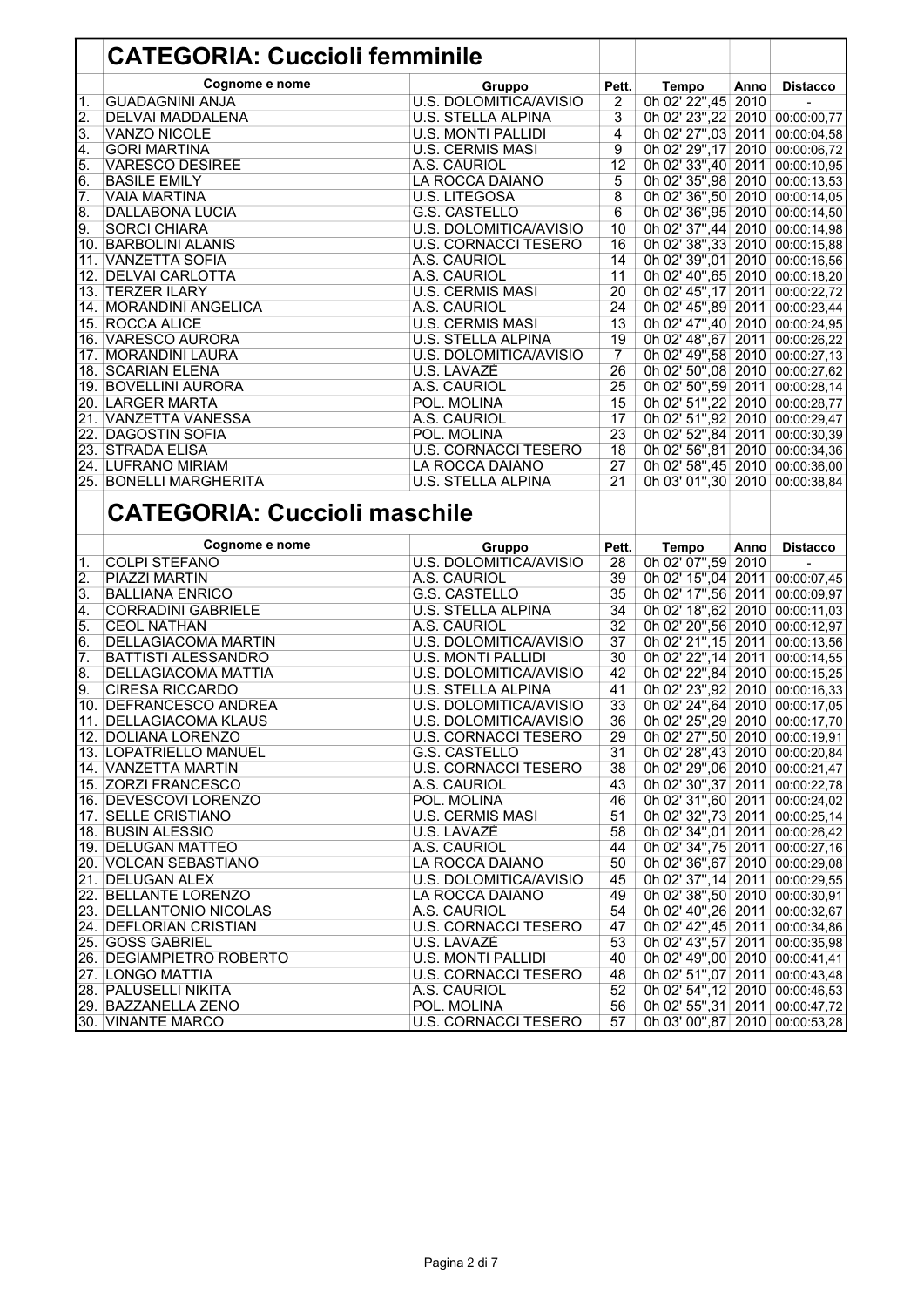#### CATEGORIA: Esordienti femminile

|                  | Cognome e nome             | Gruppo                        | Pett.           | Tempo                            | Anno | <b>Distacco</b> |
|------------------|----------------------------|-------------------------------|-----------------|----------------------------------|------|-----------------|
| $\overline{1}$ . | <b>MICH GIULIA</b>         | <b>U.S. LITEGOSA</b>          | 68              | 0h 03' 30",60 2008               |      |                 |
| $\overline{2}$ . | <b>FACCHINI CLARA</b>      | U.S. DOLOMITICA/AVISIO        | 59              | 0h 03' 36",26 2008 00:00:05,66   |      |                 |
| 3.               | <b>CIRESA ANGELICA</b>     | <b>U.S. STELLA ALPINA</b>     | 60              | 0h 03' 42",09 2008 00:00:11,49   |      |                 |
| $\overline{4}$ . | <b>DELUGAN MAJA</b>        | A.S. CAURIOL                  | 62              | 0h 03' 45",59 2008 00:00:14,99   |      |                 |
| 5.               | <b>GUADAGNINI GRETA</b>    | <b>U.S. DOLOMITICA/AVISIO</b> | 61              | 0h 03' 54", 10 2008 00:00:23, 50 |      |                 |
| 6.               | <b>DARIN SANDY</b>         | U.S. LAVAZĖ                   | 73              | 0h 03' 55",85 2008 00:00:25,25   |      |                 |
| 7.               | <b>DELLADIO MARIANNA</b>   | <b>U.S. CORNACCI TESERO</b>   | 64              | 0h 03' 59",52 2008 00:00:28,92   |      |                 |
| 8.               | <b>DELUGAN JENNY</b>       | <b>U.S. CORNACCI TESERO</b>   | 71              | 0h 04' 03",49 2008 00:00:32,89   |      |                 |
| 9.               | <b>BORTOLOTTI GRETA</b>    | POL. MOLINA                   | 63              | 0h 04' 07",74 2009 00:00:37,14   |      |                 |
|                  | 10. POMPANIN NICOLE        | U.S. DOLOMITICA/AVISIO        | 69              | 0h 04' 09",32 2008 00:00:38,72   |      |                 |
| 11.              | <b>PILIA SARA</b>          | <b>U.S. MONTI PALLIDI</b>     | $\overline{72}$ | 0h 04' 10",10 2008 00:00:39,50   |      |                 |
| l 12.            | <b>PALUSELLI ANGHELINA</b> | A.S. CAURIOL                  | 76              | 0h 04' 10",62 2009 00:00:40,02   |      |                 |
|                  | 13. PIAZZI SYLVIA          | A.S. CAURIOL                  | 66              | 0h 04' 12",48 2009 00:00:41,87   |      |                 |
| 14.              | <b>BONELLI ELOISA</b>      | <b>U.S. STELLA ALPINA</b>     | 65              | 0h 04' 15",54 2008 00:00:44,94   |      |                 |
|                  | 15. SCARIAN NOEMI          | <b>U.S. CERMIS MASI</b>       | 77              | 0h 04' 18",89 2009 00:00:48,29   |      |                 |
|                  | 16. DELVAI LARISSA         | U.S. STELLA ALPINA            | 70              | 0h 04' 19",49 2009 00:00:48,89   |      |                 |
|                  | 17. SIEFF FEDERICA         | U.S. LAVAZĖ                   | 78              | 0h 04' 20",39 2009 00:00:49,79   |      |                 |
|                  | 18. TONINI MARTINA         | POL. MOLINA                   | 74              | 0h 04' 21",35 2008 00:00:50,75   |      |                 |
|                  | 19. DELVAI MARTINA         | A.S. CAURIOL                  | 67              | 0h 04' 24",94 2008 00:00:54,34   |      |                 |
|                  | 20.   VANZETTA MATILDE     | A.S. CAURIOL                  | 75              | 0h 04' 29",40 2008 00:00:58,80   |      |                 |
| 21.              | <b>OSSI GIULIA</b>         | U.S. DOLOMITICA/AVISIO        | 86              | 0h 04' 36",90 2008 00:01:06,30   |      |                 |
| 22.              | <b>BOZZETTA ANNA</b>       | LA ROCCA DAIANO               | 79              | 0h 04' 38",82 2008 00:01:08,22   |      |                 |
| 23.              | <b>DELLANTONIO SOFIA</b>   | U.S. DOLOMITICA/AVISIO        | 82              | 0h 04' 39",68 2008 00:01:09,08   |      |                 |
|                  | 24. CHARRA ELISE           | <b>U.S. CERMIS MASI</b>       | 85              | 0h 04' 40",57 2009 00:01:09,97   |      |                 |
|                  | 25. ISMA ANGELA            | U.S. LITEGOSA                 | 84              | 0h 04' 42",48 2009 00:01:11,87   |      |                 |
| 26.              | <b>BRIGADOI SILVIA</b>     | <b>U.S. CORNACCI TESERO</b>   | 80              | 0h 04' 43",32 2009 00:01:12,72   |      |                 |
| 27.              | <b>GOSS ELISA</b>          | U.S. LAVAZĖ                   | 87              | 0h 04' 45",10 2009 00:01:14,50   |      |                 |
|                  | 28. BOSIN ADA              | <b>U.S. CORNACCI TESERO</b>   | 81              | 0h 04' 50",02 2009 00:01:19,42   |      |                 |
|                  | 29. VERONESI AURORA        | U.S. DOLOMITICA/AVISIO        | 83              | 0h 05' 13",02 2009 00:01:42,42   |      |                 |
|                  |                            |                               |                 |                                  |      |                 |

#### CATEGORIA: Esordienti maschile

|     | Cognome e nome           | Gruppo                        | Pett. | <b>Tempo</b>                     | Anno | <b>Distacco</b> |
|-----|--------------------------|-------------------------------|-------|----------------------------------|------|-----------------|
| 1.  | <b>MAGRO FEDERICO</b>    | U.S. DOLOMITICA/AVISIO        | 91    | 0h 03' 22", 18 2008              |      |                 |
| 2.  | <b>DEFRANCESCO OMAR</b>  | <b>U.S. MONTI PALLIDI</b>     | 96    | 0h 03' 24",09 2008 00:00:01,91   |      |                 |
| 3.  | <b>MORANDI LUCA</b>      | U.S. DOLOMITICA/AVISIO        | 88    | 0h 03' 26", 71 2008 00:00:04, 53 |      |                 |
| 4.  | <b>BUCCI ENRICO</b>      | <b>U.S. DOLOMITICA/AVISIO</b> | 95    | 0h 03' 27",57 2008 00:00:05,39   |      |                 |
| 5.  | <b>FIOROT SUEN</b>       | U.S. MONTI PALLIDI            | 94    | 0h 03' 31",51 2008 00:00:09,33   |      |                 |
| 6.  | <b>VARESCO PATRICK</b>   | <b>U.S. STELLA ALPINA</b>     | 89    | 0h 03' 31",65 2008 00:00:09,47   |      |                 |
| 7.  | <b>DELVAI DAMIANO</b>    | <b>U.S. CORNACCI TESERO</b>   | 93    | 0h 03' 37",71 2008 00:00:15,53   |      |                 |
| 8.  | <b>REA JACOPO</b>        | <b>U.S. DOLOMITICA/AVISIO</b> | 90    | 0h 03' 40",98 2008 00:00:18,80   |      |                 |
| 9.  | <b>FERRARI LORENZO</b>   | U.S. DOLOMITICA/AVISIO        | 92    | 0h 03' 41",67 2009 00:00:19,48   |      |                 |
|     | 10. VAIA DAVIDE          | <b>U.S. CORNACCI TESERO</b>   | 98    | 0h 03' 42",20 2008 00:00:20,02   |      |                 |
| 11. | BALLIANA RICCARDO        | G.S. CASTELLO                 | 97    | 0h 03' 43",03 2008 00:00:20,84   |      |                 |
|     | 12. VARESCO CRISTIAN     | <b>U.S. CORNACCI TESERO</b>   | 99    | 0h 03' 43",84 2009 00:00:21,66   |      |                 |
|     | 13. CAVADA MATTEO        | U.S. LAVAZÈ                   | 124   | 0h 03' 45",17 2009 00:00:22,98   |      |                 |
|     | 14. CEOL TOMMASO         | A.S. CAURIOL                  | 101   | 0h 03' 49",78 2008 00:00:27,59   |      |                 |
|     | 15. BANNAR ADAM          | <b>U.S. CERMIS MASI</b>       | 103   | 0h 03' 50",42 2009 00:00:28,23   |      |                 |
|     | 16. BOZZETTA ERIK        | LA ROCCA DAIANO               | 106   | 0h 03' 57",12 2009 00:00:34,94   |      |                 |
|     | 17. MARTINELLI ROBERTO   | <b>U.S. STELLA ALPINA</b>     | 105   | 0h 03' 58",93 2009 00:00:36,75   |      |                 |
|     | 18. SCHILLACI BRAYAN     | <b>U.S. CERMIS MASI</b>       | 109   | 0h 04' 01",03 2009 00:00:38,84   |      |                 |
|     | 19. BARBOLINI SIMONE     | U.S. LITEGOSA                 | 104   | 0h 04' 02",84 2008 00:00:40,66   |      |                 |
|     | 20. DEFRANCESCO LORENZO  | <b>U.S. CERMIS MASI</b>       | 108   | 0h 04' 04", 34 2009 00:00:42, 16 |      |                 |
|     | 21. BERTAGNOLLI SIMONE   | <b>U.S. STELLA ALPINA</b>     | 127   | 0h 04' 05",01 2009 00:00:42,83   |      |                 |
|     | 22. PIAZZI SIMONE        | <b>U.S. CORNACCI TESERO</b>   | 100   | 0h 04' 05",68 2009 00:00:43,50   |      |                 |
|     | 23. CORRADINI MANUEL     | POL. MOLINA                   | 107   | 0h 04' 06",37 2008 00:00:44,19   |      |                 |
|     | 24. PICHLER MATTIA       | <b>U.S. STELLA ALPINA</b>     | 113   | 0h 04' 08",56 2009 00:00:46,38   |      |                 |
|     | 25. BRIGADOI MICHELE     | <b>U.S. CORNACCI TESERO</b>   | 102   | 0h 04' 09",17 2009 00:00:46,98   |      |                 |
|     | 26. DALLABONA MANUEL     | G.S. CASTELLO                 | 117   | 0h 04' 09",86 2008 00:00:47,67   |      |                 |
|     | 27. DAGOSTIN JACOPO      | POL. MOLINA                   | 110   | 0h 04' 13",84 2008 00:00:51,66   |      |                 |
|     | 28. CAVADA ANDREA        | U.S. LAVAZĖ                   | 125   | 0h 04' 14",57 2008 00:00:52,39   |      |                 |
|     | 29. GARZIA MICHELE       | <b>U.S. CORNACCI TESERO</b>   | 122   | 0h 04' 16",06 2008 00:00:53,88   |      |                 |
|     | 30. BRIGADOI NICOLO'     | <b>U.S. CORNACCI TESERO</b>   | 111   | 0h 04' 18",09 2009 00:00:55,91   |      |                 |
|     | 31. GARDENER GABRIELE    | LA ROCCA DAIANO               | 120   | 0h 04' 19",42 2009 00:00:57,23   |      |                 |
|     | 32. MOISEIAN CATALIN     | U.S. LAVAZÈ                   | 126   | 0h 04' 23",17 2008 00:01:00,98   |      |                 |
|     | 33. DAGOSTIN THOMAS      | <b>U.S. STELLA ALPINA</b>     | 119   | 0h 04' 25",54 2009 00:01:03,36   |      |                 |
|     | 34. JOALE' GUGLIELMO     | POL. MOLINA                   | 112   | 0h 04' 29",01 2008 00:01:06,83   |      |                 |
|     | 35. LORENZONI ENRICO     | <b>U.S. CORNACCI TESERO</b>   | 118   | 0h 04' 42",65 2009 00:01:20,47   |      |                 |
|     | <b>36. TONINI THOMAS</b> | POL. MOLINA                   | 121   | 0h 04' 56",87 2008 00:01:34,69   |      |                 |
|     | 37. ARLATI PIETRO        | A.S. CAURIOL                  | 114   | 0h 05' 12",93 2009 00:01:50,75   |      |                 |
|     | 38. GIACOMUZZI TOBIAS    | A.S. CAURIOL                  | 115   | 0h 05' 44",09 2009 00:02:21,91   |      |                 |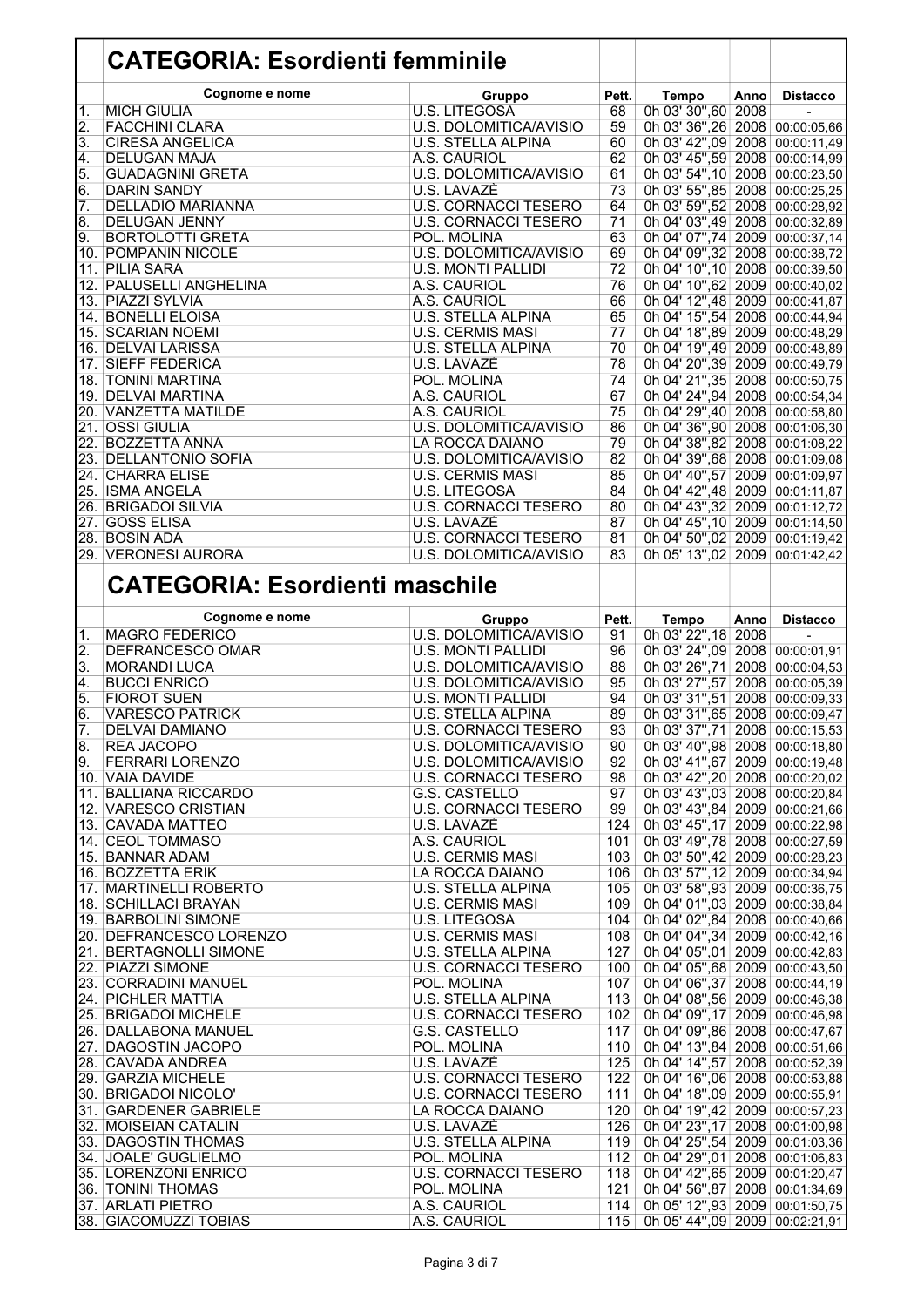|                  | <b>CATEGORIA: Ragazzi femminile</b>           |                                   |            |                                                                  |      |                  |
|------------------|-----------------------------------------------|-----------------------------------|------------|------------------------------------------------------------------|------|------------------|
|                  | Cognome e nome                                | Gruppo                            | Pett.      | <b>Tempo</b>                                                     | Anno | <b>Distacco</b>  |
| $\overline{1}$ . | <b>CORRADINI ELENA</b>                        | <b>U.S. CORNACCI TESERO</b>       | 128        | 0h 04' 57",95 2006                                               |      |                  |
| $\overline{2}$ . | MORANDINI ANASTASIA                           | A.S. CAURIOL                      | 129        | 0h 05' 05",31 2007 00:00:07,36                                   |      |                  |
| 3.               | <b>BRAZZODURO ANNIKA</b>                      | <b>U.S. CORNACCI TESERO</b>       | 146        | 0h 05' 05",49 2006 00:00:07,53                                   |      |                  |
| 4.               | DELLAGIACOMA EMMA                             | U.S. DOLOMITICA/AVISIO            | 130        | 0h 05' 09",58 2007                                               |      | 00:00:11,62      |
| $\overline{5}$ . | <b>SIEFF ELISA</b>                            | <b>U.S. CERMIS MASI</b>           | 138        | 0h 05' 12",50 2006 00:00:14,55                                   |      |                  |
| 6.               | <b>TRETTEL LAURA</b>                          | <b>U.S. CORNACCI TESERO</b>       | 132        | 0h 05' 15", 14 2007                                              |      | 00:00:17,19      |
| $\overline{7}$ . | PLOTEGHER ELISA                               | <b>U.S. CORNACCI TESERO</b>       | 131        | 0h 05' 15",30 2007                                               |      | 00:00:17,34      |
| 8.<br>9.         | PIAZZI GIORGIA<br><b>DOLIANA CHIARA</b>       | A.S. CAURIOL<br>A.S. CAURIOL      | 135<br>133 | 0h 05' 19", 17 2007<br>0h 05' 30",55 2007 00:00:32,59            |      | 00:00:21,22      |
| 10.              | <b>DEFRANCESCO DENISE</b>                     | U.S. LAVAZĖ                       | 139        | 0h 05' 38",97 2006 00:00:41,02                                   |      |                  |
| 11.              | <b>ZORZI NICOLE</b>                           | A.S. CAURIOL                      | 136        | 0h 05' 42",63 2007 00:00:44,67                                   |      |                  |
|                  | 12. MARTINELLI GIADA                          | U.S. STELLA ALPINA                | 141        | 0h 05' 43",97 2006 00:00:46,02                                   |      |                  |
|                  | 13. DELVAI LORETTA                            | <b>U.S. CORNACCI TESERO</b>       | 137        | 0h 05' 51",03 2007                                               |      | 00:00:53,08      |
|                  | 14. TONINI SARA                               | POL. MOLINA                       | 134        | 0h 05' 53", 24 2007                                              |      | 00:00:55,28      |
|                  | 15. SCARIAN MARTINA                           | U.S. LAVAZĖ                       | 142        | 0h 06' 04",81 2007                                               |      | 00:01:06,86      |
|                  | 16. FIOROT SUAMY                              | <b>U.S. MONTI PALLIDI</b>         | 140        | 0h 06' 26", 11 2006 00:01:28, 16                                 |      |                  |
| 17.              | <b>BRUGNARA ALESSIA</b>                       | <b>U.S. CORNACCI TESERO</b>       | 143        | 0h 06' 47",52 2007 00:01:49,56                                   |      |                  |
|                  | 18. MOISEIAN ANAMARIA                         | U.S. LAVAZĖ                       | 145        | 0h 06' 54", 31 2006 00:01:56, 36                                 |      |                  |
|                  | 19. PRISCO DIANA                              | <b>U.S. CORNACCI TESERO</b>       | 144        | 0h 06' 56", 22 2007                                              |      | 00:01:58,27      |
|                  | <b>CATEGORIA: Ragazzi maschile</b>            |                                   |            |                                                                  |      |                  |
|                  | Cognome e nome                                | Gruppo                            | Pett.      | <b>Tempo</b>                                                     | Anno | <b>Distacco</b>  |
| $\overline{1}$ . | <b>DEGASPERI LUCA</b>                         | U.S. DOLOMITICA/AVISIO            | 147        | 0h 04' 52",81 2006                                               |      |                  |
| 2.               | <b>FERRARI LUCA</b>                           | <b>U.S. DOLOMITICA/AVISIO</b>     | 148        | 0h 04' 53",67 2006 00:00:00,86                                   |      |                  |
| $\overline{3}$ . | <b>DELLADIO RICCARDO</b>                      | <b>U.S. CORNACCI TESERO</b>       | 166        | 0h 05' 10",87 2006 00:00:18,06                                   |      |                  |
| 4.               | <b>VANZO ERIK</b>                             | LA ROCCA DAIANO                   | 161        | 0h 05' 11",78 2006 00:00:18,97                                   |      |                  |
| 5.               | <b>FRANZONI EMANUELE</b>                      | POL. MOLINA                       | 149        | 0h 05' 12",83 2007 00:00:20,02                                   |      |                  |
| 6.               | <b>FELICETTI MORGAN</b>                       | U.S. DOLOMITICA/AVISIO            | 150        | 0h 05' 14",36 2006 00:00:21,55                                   |      |                  |
| 7.               | <b>DAGOSTIN SIMONE</b>                        | U.S. STELLA ALPINA                | 156        | 0h 05' 16",78 2006 00:00:23,97                                   |      |                  |
| 8.               | PICHLER ISACCO                                | U.S. STELLA ALPINA                | 155        | 0h 05' 17",92 2007 00:00:25,11                                   |      |                  |
| 9.               | <b>SGARBI SIMONE</b>                          | U.S. DOLOMITICA/AVISIO            | 151        | 0h 05' 20",81 2007 00:00:28,00                                   |      |                  |
|                  | 10. VAIA GABRIELE                             | <b>U.S. CORNACCI TESERO</b>       | 153        | 0h 05' 23",31 2006 00:00:30,50                                   |      |                  |
| 11.              | <b>VINANTE ALESSIO</b>                        | <b>U.S. CORNACCI TESERO</b>       | 154        | 0h 05' 25", 24 2007                                              |      | 00:00:32,43      |
|                  | 12. VENTURA CRISTIAN                          | U.S. DOLOMITICA/AVISIO            | 160        | 0h 05' 30",74 2006 00:00:37,93                                   |      |                  |
|                  | 13. ZENI SAMUEL                               | <b>U.S. CORNACCI TESERO</b>       | 167        | 0h 05' 32",71                                                    |      | 2007 00:00:39,89 |
| 14.              | <b>ZORZI ANDREA</b>                           | U.S. LITEGOSA                     | 157        | 0h 05' 38",94 2006 00:00:46,13                                   |      |                  |
| 15.              | <b>ZANON MATTIA</b>                           | A.S. CAURIOL                      | 152        | 0h 05' 39",61 2007 00:00:46,80                                   |      |                  |
|                  | 16. SIEFF DAVIDE                              | U.S. LAVAZĖ                       | 162        | 0h 05' 44",09 2007 00:00:51,28                                   |      |                  |
|                  | 17. BERTAGNOLLI CRISTIAN<br>18. GOSS GIOVANNI | U.S. STELLA ALPINA<br>U.S. LAVAZĖ | 163<br>158 | 0h 06' 09",91 2007 00:01:17,10                                   |      |                  |
|                  | 19. GIACOMUZZI DAVIDE                         | <b>U.S. CORNACCI TESERO</b>       | 159        | 0h 06' 16",92 2006 00:01:24,11<br>0h 06' 29",78 2007 00:01:36,97 |      |                  |
|                  | 20. PEDROTTI STEFANO                          | LA ROCCA DAIANO                   | 164        | 0h 07' 31",44 2007 00:02:38,62                                   |      |                  |
|                  | 21. GHIDOTTI LORENZO                          | LA ROCCA DAIANO                   | 165        | 0h 09' 13",24 2007 00:04:20,43                                   |      |                  |
|                  |                                               |                                   |            |                                                                  |      |                  |
|                  | <b>CATEGORIA: Cadetti femminile</b>           |                                   |            |                                                                  |      |                  |
|                  | Cognome e nome                                | Gruppo                            | Pett.      | Tempo                                                            | Anno | <b>Distacco</b>  |
| 1.               | <b>DELLADIO NOEMI</b>                         | <b>U.S. CORNACCI TESERO</b>       | 174        | 0h 05' 10", 14 2005                                              |      |                  |
| 2.               | <b>TONINI ISANNA</b>                          | <b>U.S. CORNACCI TESERO</b>       | 171        | 0h 05' 33",96 2005 00:00:23,82                                   |      |                  |
| 3.               | DE VITO SARA                                  | <b>U.S. CORNACCI TESERO</b>       | 168        | 0h 05' 38", 26 2004 00:00:28, 13                                 |      |                  |
| 4.               | <b>BORTOLOTTI MATILDE</b>                     | POL. MOLINA                       | 170        | 0h 05' 41",22 2005 00:00:31,08                                   |      |                  |
| 5.               | <b>IELLICI FRANCESCA</b>                      | <b>U.S. CORNACCI TESERO</b>       | 172        | 0h 05' 46",03 2005 00:00:35,89                                   |      |                  |
| 6.               | <b>DEGIAMPIETRO DESIDERIA</b>                 | <b>U.S. MONTI PALLIDI</b>         | 169        | 0h 06' 35",01 2005 00:01:24,88                                   |      |                  |
|                  | <b>CATEGORIA: Cadetti maschile</b>            |                                   |            |                                                                  |      |                  |
|                  | Cognome e nome                                | Gruppo                            | Pett.      | Tempo                                                            | Anno | <b>Distacco</b>  |
| 1.               | <b>VANZETTA NICOLA</b>                        | <b>U.S. CORNACCI TESERO</b>       | 175        | 0h 08' 33", 47 2005                                              |      |                  |
| 2.               | <b>FRANZONI MATTEO</b>                        | POL. MOLINA                       | 179        | 0h 08' 41", 16 2004 00:00:07, 69                                 |      |                  |
| 3.               | <b>GOSS ANDREA</b>                            | U.S. LAVAZĖ                       | 181        | 0h 09' 08",02 2005 00:00:34,55                                   |      |                  |
| 4.               | <b>LIBENER LUCA</b>                           | LA ROCCA DAIANO                   | 176        | 0h 09' 13",67 2005 00:00:40,20                                   |      |                  |
| 5.               | <b>TERZER DANIEL</b>                          | U.S. STELLA ALPINA                | 178        | 0h 09' 18",44 2005 00:00:44,97                                   |      |                  |
| 6.               | <b>VANZETTA DAVIDE</b>                        | <b>U.S. CORNACCI TESERO</b>       | 177        | 0h 09' 27",44 2005 00:00:53,97                                   |      |                  |
| 7.               | <b>SANTINI MATTIA</b>                         | G.S. CASTELLO                     | 182        | 0h 09' 35",95 2005 00:01:02,48                                   |      |                  |
| 8.               | CHAUDHARY MUHAMMED QADEER ADAN                | <b>U.S. CERMIS MASI</b>           | 183        | 0h 09' 39",44 2004 00:01:05,97                                   |      |                  |
| 9.               | <b>CAVADA DAVID</b>                           | POL. MOLINA                       | 180        | 0h 09' 40",64 2004 00:01:07,17                                   |      |                  |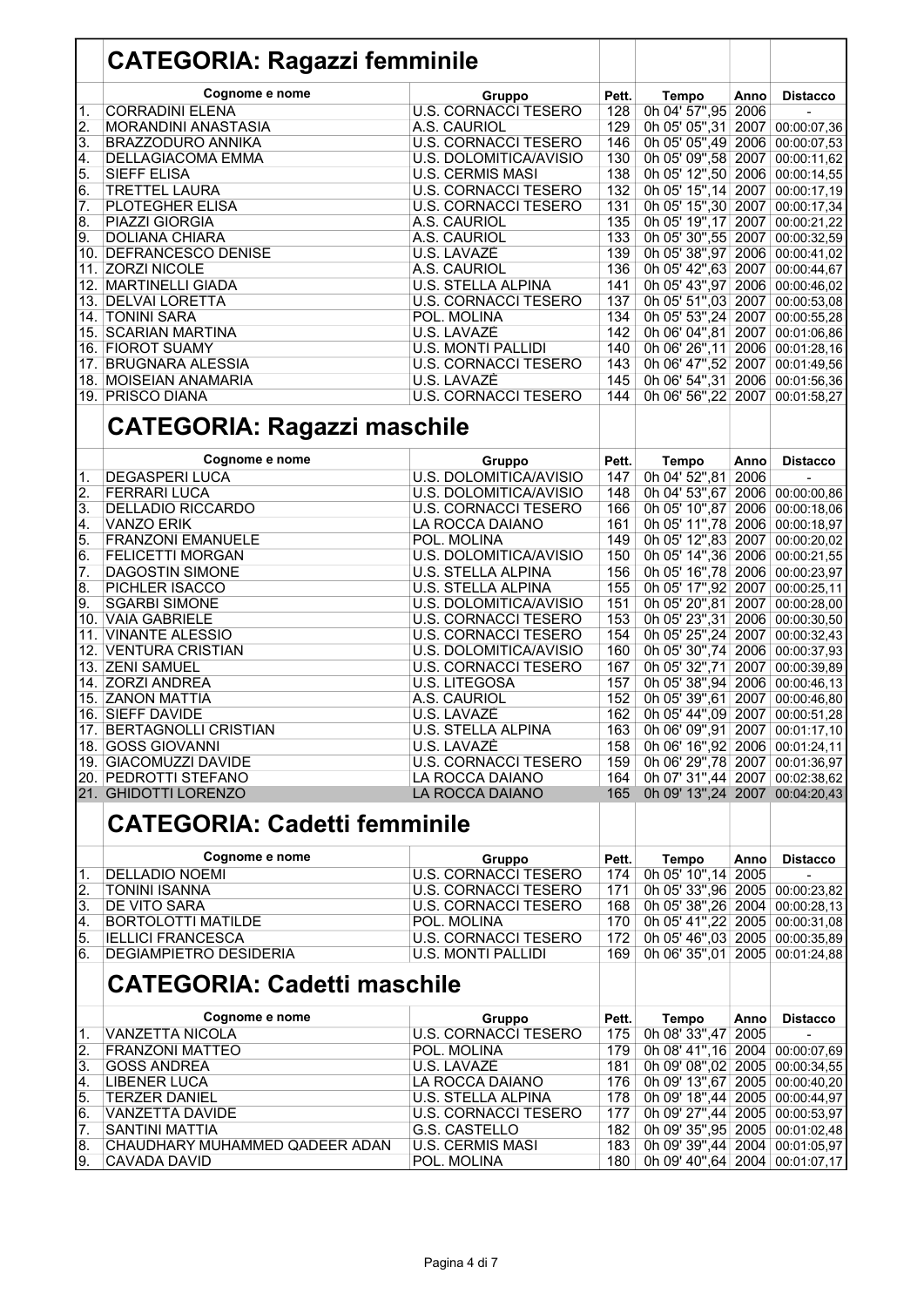|                  | <b>CATEGORIA: Allievi femminile</b>            |                                                |            |                                                      |      |                            |
|------------------|------------------------------------------------|------------------------------------------------|------------|------------------------------------------------------|------|----------------------------|
|                  | Cognome e nome                                 | Gruppo                                         | Pett.      | <b>Tempo</b>                                         | Anno | <b>Distacco</b>            |
| 1.               | <b>GAGGIANO MARIANNA</b>                       | U.S. DOLOMITICA/AVISIO                         | 184        | 0h 11' 05",80 2003                                   |      |                            |
| 2.               | <b>TRETTEL AURORA</b>                          | <b>U.S. LITEGOSA</b>                           | 295        | 0h 13' 05",02 2002                                   |      | 00:01:59,22                |
| 3.               | <b>DELVAI BEATRICE</b>                         | U.S. STELLA ALPINA                             | 185        | 0h 13' 31",92 2002                                   |      | 00:02:26,13                |
|                  | <b>CATEGORIA: Allievi maschile</b>             |                                                |            |                                                      |      |                            |
|                  | Cognome e nome                                 | Gruppo                                         | Pett.      | Tempo                                                | Anno | <b>Distacco</b>            |
| 1.               | <b>MONTELEONE GABRIELE</b>                     | U.S. LITEGOSA                                  | 187        | 0h 11' 12", 24 2003                                  |      |                            |
| $\overline{2}$ . | <b>MAGRO GABRIELE</b>                          | U.S. DOLOMITICA/AVISIO                         | 186        | 0h 12' 01",91 2002                                   |      | 00:00:49.67                |
|                  | <b>CATEGORIA: Juniores femminile</b>           |                                                |            |                                                      |      |                            |
|                  | Cognome e nome                                 | Gruppo                                         | Pett.      | Tempo                                                | Anno | <b>Distacco</b>            |
| 1.               | <b>MONSORNO NICOL</b>                          | U.S. LAVAZĖ                                    | 190        | 0h 11' 48", 35 2000                                  |      |                            |
| 2.               | <b>SANTINI ANNA</b>                            | U.S. LAVAZĖ                                    | 188        | 0h 12' 05",89 2000                                   |      | 00:00:17,55                |
| 3.               | <b>DEMATTIO STEFANIE</b>                       | U.S. LAVAZĖ                                    | 189        | 0h 13' 20", 38 2001                                  |      | 00:01:32,03                |
| 4.               | <b>GOSS MATILDE</b>                            | U.S. LAVAZÈ                                    | 191        | 0h 14' 17",78 2001                                   |      | 00:02:29,44                |
|                  | <b>CATEGORIA: Juniores maschile</b>            |                                                |            |                                                      |      |                            |
|                  | Cognome e nome                                 | Gruppo                                         | Pett.      | Tempo                                                | Anno | <b>Distacco</b>            |
| $\overline{1}$ . | <b>MARIANI IVAN</b>                            | <b>U.S. DOLOMITICA/AVISIO</b>                  | 194        | 0h 19' 06",71                                        | 2000 |                            |
| $\overline{2}$ . | <b>COSER GABRIELE</b>                          | <b>U.S. CERMIS MASI</b>                        | 193        | 0h 19' 34", 29 2001                                  |      | 00:00:27,58                |
| 3.               | <b>LONGO ALESSANDRO</b>                        | <b>U.S. CORNACCI TESERO</b>                    | 192        | 0h 22' 22",60 2001                                   |      | 00:03:15,89                |
|                  | <b>CATEGORIA: Seniores femminile</b>           |                                                |            |                                                      |      |                            |
|                  | Cognome e nome                                 | Gruppo                                         | Pett.      | Tempo                                                | Anno | <b>Distacco</b>            |
| 1.               | <b>ZANON STEFANIA</b>                          | A.S. CAURIOL                                   | 211        | 0h 12' 00", 33 1992                                  |      |                            |
| $\overline{2}$ . | <b>MONSORNO VALENTINA</b>                      | U.S. LAVAZĖ                                    | 203        | 0h 12' 00", 91 1994                                  |      | 00:00:00,58                |
| 3.               | MONSORNO STEFANIA                              | U.S. LAVAZĖ                                    | 195        | 0h 12' 14",96 1991                                   |      | 00:00:14,63                |
| 4.               | <b>CROCE PAMELA</b>                            | U.S. DOLOMITICA/AVISIO                         | 200        | 0h 12' 15",64 1999                                   |      | 00:00:15,31                |
| 5.<br>6.         | <b>VINANTE MARTA</b><br><b>IELLICI DANIELA</b> | <b>U.S. CORNACCI TESERO</b><br>LA ROCCA DAIANO | 197<br>199 | 0h 12' 25",72<br>0h 12' 51",99 1986                  | 1990 | 00:00:25,39<br>00:00:51,66 |
| 7.               | <b>VENTURA ALICE</b>                           | U.S. LAVAZĖ                                    | 209        | 0h 12' 54", 28 1994                                  |      | 00:00:53,95                |
| 8.               | PILLER CATERINA                                | <b>U.S. DOLOMITICA/AVISIO</b>                  | 204        | 0h 12' 58",03 1999                                   |      | 00:00:57,70                |
| 9.               | <b>TRETTEL TANIA</b>                           | A.S. CAURIOL                                   | 196        | 0h 13' 04",72                                        | 1981 | 00:01:04,39                |
| 10.              | LARGER ELISA                                   | POL. MOLINA                                    | 198        | 0h 13' 47",89 1992                                   |      | 00:01:47,56                |
|                  | 11. ZENI GIOVANNA                              | POL. MOLINA                                    | 205        | 0h 14' 41",50 1984 00:02:41,17                       |      |                            |
|                  | 12. MONTELEONE MARZIA                          | <b>U.S. LITEGOSA</b>                           | 208        | 0h 14' 54",74 1998 00:02:54,41                       |      |                            |
|                  | 13. CEOL FABIANA                               | U.S. DOLOMITICA/AVISIO                         | 207        | 0h 16' 44",99 1981                                   |      | 00:04:44,66                |
|                  | 14. DELVAI MICHELA                             | U.S. STELLA ALPINA                             | 202        | 0h 16' 51", 25 1980                                  |      | 00:04:50,92                |
|                  | 15. VARIGIU PATRIZIA                           | U.S. DOLOMITICA/AVISIO                         | 210        | 0h 20' 03",60 1989                                   |      | 00:08:03,27                |
|                  | <b>CATEGORIA: Seniores maschile</b>            |                                                |            |                                                      |      |                            |
|                  | Cognome e nome                                 | Gruppo                                         | Pett.      | Tempo                                                | Anno | <b>Distacco</b>            |
| 1.               | <b>MICH FRANCESCO</b>                          | <b>U.S. CERMIS MASI</b>                        | 212        | 0h 17' 38", 92 1995                                  |      |                            |
| 2.               | <b>DAPRA' SIMONE</b>                           | N.D.                                           | 226        | 0h 17' 49",01 1997 00:00:10,09                       |      |                            |
| 3.               | <b>VAIA MICHELE</b>                            | <b>U.S. CERMIS MASI</b>                        | 213        | 0h 17' 57",85 1994 00:00:18,94                       |      |                            |
| 4.               | <b>VARESCO CRISTIAN</b>                        | <b>U.S. CORNACCI TESERO</b>                    | 225        | 0h 19' 02", 29 1990 00:01:23, 38                     |      |                            |
| 5.               | <b>FACCHINI DAVIDE</b>                         | U.S. DOLOMITICA/AVISIO                         | 223        | 0h 19' 12",92 1999                                   |      | 00:01:34,00                |
| 6.               | LONGO DAVIDE                                   | <b>U.S. CORNACCI TESERO</b>                    | 216        | 0h 19' 19",54 1996 00:01:40,63                       |      |                            |
| 7.               | <b>TOMIO LORENZO</b>                           | G.S. CASTELLO                                  | 222        | 0h 19' 20",45 1997                                   |      | 00:01:41,53                |
| 8.<br>9.         | <b>CONTI TIZIANO</b><br><b>SIEFF MIRCO</b>     | <b>U.S. CORNACCI TESERO</b><br>U.S. LAVAZE     | 215<br>214 | 0h 19' 32",60 1991<br>0h 20' 35",84 1998 00:02:56,92 |      | 00:01:53,69                |
|                  | 10. VANZETTA ROBERTO                           | <b>U.S. CORNACCI TESERO</b>                    | 224        | 0h 20' 47",15 1998 00:03:08,23                       |      |                            |
|                  | 11. CALLIARI ALESSANDRO                        | G.S. CASTELLO                                  | 217        | 0h 20' 51", 20 1982 00:03:12, 28                     |      |                            |
|                  | 12. LUFRANO DOMENICO                           | LA ROCCA DAIANO                                | 219        | 0h 22' 11", 18 1981 00:04:32, 27                     |      |                            |
|                  | 13. TRIVISON ANDREA                            | U.S. LAVAZE                                    | 296        | 0h 22' 29",43 1987 00:04:50,52                       |      |                            |
|                  | 14. BONELLI DAVIDE                             | U.S. STELLA ALPINA                             | 220        | 0h 22' 47",03 1987 00:05:08,11                       |      |                            |
|                  | 15. CAMPIONI MATTIA                            | U.S. CORNACCI TESERO                           | 218        | 0h 34' 29",48 1998 00:16:50,57                       |      |                            |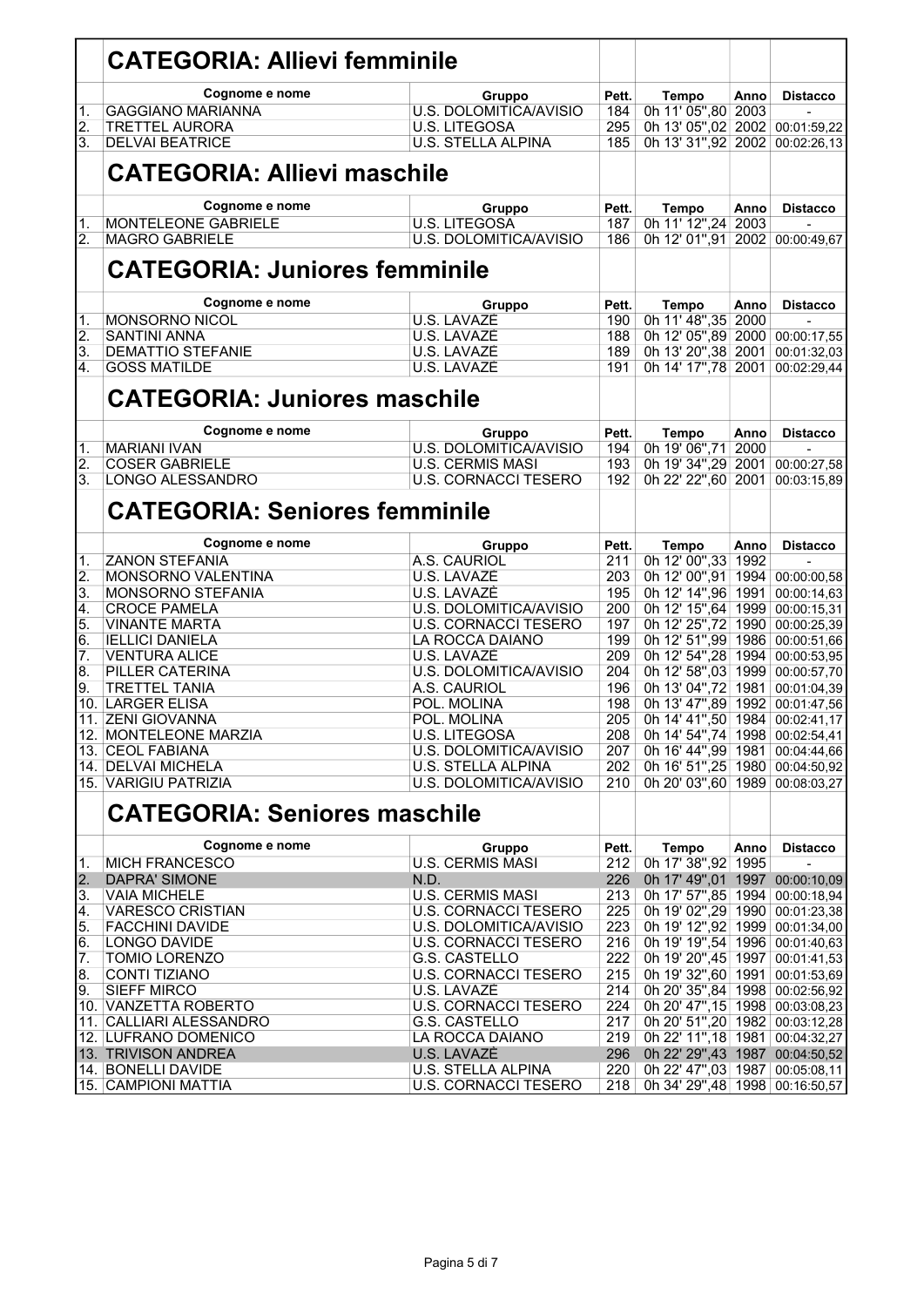|                  | <b>CATEGORIA: Adulti femminile</b>   |                               |       |                                      |      |                  |
|------------------|--------------------------------------|-------------------------------|-------|--------------------------------------|------|------------------|
|                  | Cognome e nome                       | Gruppo                        | Pett. | <b>Tempo</b>                         | Anno | <b>Distacco</b>  |
| 1.               | <b>TARTER ROBERTA</b>                | G.S. CASTELLO                 | 227   | 0h 11' 29",88                        | 1974 |                  |
| 2.               | <b>POSTAL SILVI</b>                  | <b>U.S. MONTI PALLIDI</b>     | 230   | 0h 14' 02",88 1970 00:02:33,00       |      |                  |
| $\overline{3}$ . | <b>CAGNAZZO KATIA</b>                | <b>U.S. CORNACCI TESERO</b>   | 229   | 0h 14' 14", 11                       | 1975 | 00:02:44,23      |
| 4.               | <b>FACCHINI CLARITA</b>              | U.S. STELLA ALPINA            | 233   | 0h 16' 13",02 1970                   |      | 00:04:43,14      |
|                  |                                      |                               |       |                                      |      |                  |
| 5.               | <b>DAGOSTIN LORETTA</b>              | LA ROCCA DAIANO               | 228   | 0h 17' 22", 33                       | 1974 | 00:05:52,45      |
| 6.               | <b>NOCENTINI CATERINA</b>            | <b>U.S. CERMIS MASI</b>       | 234   | 0h 17' 40",25                        | 1979 | 00:06:10,38      |
| $\overline{7}$ . | <b>SERAFINI NICOLETTA</b>            | <b>U.S. STELLA ALPINA</b>     | 232   | 0h 17' 56",49 1970                   |      | 00:06:26,61      |
| 8.               | <b>VIAN BERNADETTA</b>               | U.S. STELLA ALPINA            | 297   | 0h 17' 56",63 1974                   |      | 00:06:26,75      |
| 9.               | <b>SCHMIDT SONIA</b>                 | <b>U.S. STELLA ALPINA</b>     | 231   | 0h 18' 33",41                        | 1970 | 00:07:03,53      |
|                  | 10. ZENI VALENTINA                   | <b>U.S. CORNACCI TESERO</b>   | 235   | 0h 19' 04",68 1978                   |      | 00:07:34,80      |
|                  | <b>CATEGORIA: Adulti maschile</b>    |                               |       |                                      |      |                  |
|                  | Cognome e nome                       | Gruppo                        | Pett. | <b>Tempo</b>                         | Anno | <b>Distacco</b>  |
| 1.               | <b>GENUIN GIANLUCA</b>               | <b>U.S. STELLA ALPINA</b>     | 238   | 0h 18' 58",29                        | 1978 |                  |
| 2.               | <b>LARGER PAOLO</b>                  | POL. MOLINA                   | 236   | 0h 20' 17",62 1974 00:01:19,33       |      |                  |
| $\overline{3}$ . | PIAZZI VALENTINO                     | <b>U.S. CORNACCI TESERO</b>   | 240   | 0h 20' 23", 18                       | 1970 | 00:01:24,89      |
| 4.               | <b>GUADAGNINI THOMAS</b>             | U.S. DOLOMITICA/AVISIO        | 253   | 0h 20' 44", 10 1977                  |      | 00:01:45,81      |
| 5.               |                                      |                               | 237   |                                      |      |                  |
|                  | <b>BRIGADOI DAVIDE</b>               | <b>U.S. CORNACCI TESERO</b>   |       | 0h 20' 48",53                        | 1977 | 00:01:50,23      |
| 6.               | <b>DELLAGIACOMA GIUSEPPE</b>         | <b>U.S. DOLOMITICA/AVISIO</b> | 239   | 0h 20' 55",51                        | 1978 | 00:01:57,22      |
| 7.               | <b>GABRIELLI ROBERTO</b>             | U.S. DOLOMITICA/AVISIO        | 244   | 0h 21' 03",45 1973                   |      | 00:02:05,16      |
| 8.               | PLOTEGHER DOMENICO                   | <b>U.S. CORNACCI TESERO</b>   | 255   | 0h 21' 53",76                        | 1972 | 00:02:55,47      |
| 9.               | <b>ZORZI LUIGI</b>                   | <b>U.S. LITEGOSA</b>          | 241   | 0h 22' 57", 23                       |      | 1970 00:03:58,94 |
| 10.              | <b>LIBENER MARCO</b>                 | LA ROCCA DAIANO               | 242   | 0h 23' 07", 76 1972                  |      | 00:04:09,47      |
| 11.              | <b>DELLANTONIO MASSIMO</b>           | U.S. DOLOMITICA/AVISIO        | 246   | 0h 23' 15",01                        | 1970 | 00:04:16,72      |
|                  | 12. PIAZZI ALESSANDRO                | <b>U.S. CORNACCI TESERO</b>   | 248   | 0h 24' 23",92                        |      | 1972 00:05:25,63 |
|                  | 13. BORTOLOTTI TIZIANO               | <b>U.S. STELLA ALPINA</b>     | 250   | 0h 24' 42",46                        | 1977 | 00:05:44,17      |
|                  | 14. BONELLI ALESSIO                  | U.S. STELLA ALPINA            | 243   | 0h 25' 06", 10 1972                  |      | 00:06:07,81      |
|                  | 15. DE VITO ROMUALDO                 | <b>U.S. MONTI PALLIDI</b>     | 256   | 0h 25' 36",50 1976                   |      | 00:06:38,20      |
|                  | 16. OSSI AGOSTINO                    | U.S. DOLOMITICA/AVISIO        | 252   | 0h 25' 40",60 1975                   |      | 00:06:42,31      |
|                  | 17. DELVAI EDI                       | <b>U.S. STELLA ALPINA</b>     | 245   | 0h 25' 45", 71                       | 1971 | 00:06:47,42      |
|                  | 18. BERTAGNOLLI NICOLA               | <b>U.S. STELLA ALPINA</b>     | 254   | 0h 25' 49",21                        | 1973 | 00:06:50,92      |
|                  | 19. MASCAGNI ALBERTO                 | U.S. DOLOMITICA/AVISIO        | 251   | 0h 27' 07",87                        |      | 1972 00:08:09,58 |
|                  | 20. DAGOSTIN MIRCO                   | <b>U.S. STELLA ALPINA</b>     | 247   | 0h 27' 17",96 1974 00:08:19,67       |      |                  |
|                  |                                      |                               |       | 0h 28' 30", 15 1974 00:09:31,86      |      |                  |
|                  | 21. BAZZANELLA FILIPPO               | <b>CUS TRENTO</b>             | 298   |                                      |      |                  |
|                  | 22. DELLANTONIO GIORGIO              | U.S. DOLOMITICA/AVISIO        | 249   | 0h 29' 55", 37 1972 00:10:57, 08     |      |                  |
|                  | <b>CATEGORIA: Veterani femminile</b> |                               |       |                                      |      |                  |
|                  | Cognome e nome                       | Gruppo                        | Pett. | <b>Tempo</b>                         | Anno | <b>Distacco</b>  |
| $\mathbf{1}$ .   | DELLANTONIO SONIA                    | <b>U.S. STELLA ALPINA</b>     | 258   | 0h 14' 10", 24 1968                  |      |                  |
| 2.               | <b>ANTONIAZZI MANUELA</b>            | <b>U.S. CERMIS MASI</b>       | 257   | 0h 14' 16", 14 1967 00:00:05, 91     |      |                  |
| 3.               | <b>ANTONIAZZI ROBERTA</b>            | <b>U.S. CERMIS MASI</b>       | 259   | 0h 15' 31",83 1961 00:01:21,59       |      |                  |
| 4.               | <b>ZANON ALESSANDRA</b>              | U.S. DOLOMITICA/AVISIO        | 260   | 0h 15' 56",46 1969 00:01:46,22       |      |                  |
| 5.               | <b>CENGIA ESTER</b>                  | <b>U.S. MONTI PALLIDI</b>     | 262   | 0h 17' 10", 11 1966 00:02:59,88      |      |                  |
| 6.               | PRATURLON NADIA                      | LA ROCCA DAIANO               | 264   | 0h 20' 28", 85 1968 00:06:18, 61     |      |                  |
|                  | <b>CATEGORIA: Veterani maschile</b>  |                               |       |                                      |      |                  |
|                  | Cognome e nome                       |                               | Pett. | <b>Tempo</b>                         | Anno | <b>Distacco</b>  |
| 1.               | <b>CORRADINI RENZO</b>               | Gruppo<br>POL. MOLINA         | 265   | 0h 10' 29",08 1968                   |      |                  |
|                  |                                      |                               |       |                                      |      |                  |
| 2.               | PILLER SERGIO                        | U.S. DOLOMITICA/AVISIO        | 277   | 0h 10' 32",50 1969 00:00:03,42       |      |                  |
| 3.               | <b>CRISTEL PIERGIORGIO</b>           | <b>U.S. CORNACCI TESERO</b>   | 276   | 0h 10' 34",86 1969 00:00:05,78       |      |                  |
| 4.               | <b>MATTIUZZO GIUSEPPE</b>            | <b>U.S. CORNACCI TESERO</b>   | 270   | 0h 11' 27",14 1968 00:00:58,06       |      |                  |
| 5.               | <b>MARTINELLI LUCA</b>               | U.S. STELLA ALPINA            | 266   | 0h 11' 55", 35 1962 00:01:26, 27     |      |                  |
| 6.               | <b>GARDENER ANDREA</b>               | <b>U.S. CORNACCI TESERO</b>   | 267   | 0h 11' 59",36 1961 00:01:30,28       |      |                  |
| 7.               | <b>ZENI SERGIO</b>                   | <b>U.S. CORNACCI TESERO</b>   | 278   | 0h 12' 14",21 1968 00:01:45,12       |      |                  |
| 8.               | <b>BARBOLINI ALAN</b>                | <b>U.S. CORNACCI TESERO</b>   | 272   | 0h 12' 17",99 1968 00:01:48,91       |      |                  |
| 9.               | <b>VARESCO ALFREDO</b>               | <b>U.S. STELLA ALPINA</b>     | 271   | 0h 12' 29",61 1964 00:02:00,53       |      |                  |
|                  | 10. BETTA STEFANO                    | <b>U.S. CERMIS MASI</b>       | 268   | 0h 12' 55",38 1963 00:02:26,30       |      |                  |
|                  | 11. VANZO PIERANGELO                 | LA ROCCA DAIANO               | 275   | 0h 13' 01",72 1969 00:02:32,64       |      |                  |
|                  | 12. DEFLORIAN GIORGIO                | <b>U.S. CORNACCI TESERO</b>   | 274   | 0h 13' 14", 14   1964   00:02:45, 06 |      |                  |
|                  | 13. CAMPIONI MAURO                   | <b>U.S. CORNACCI TESERO</b>   | 269   | 0h 13' 28",96 1964 00:02:59,88       |      |                  |
|                  | 14. SANTINI GIANLUIGI                | G.S. CASTELLO                 | 273   | 0h 14' 34",58 1963 00:04:05,50       |      |                  |